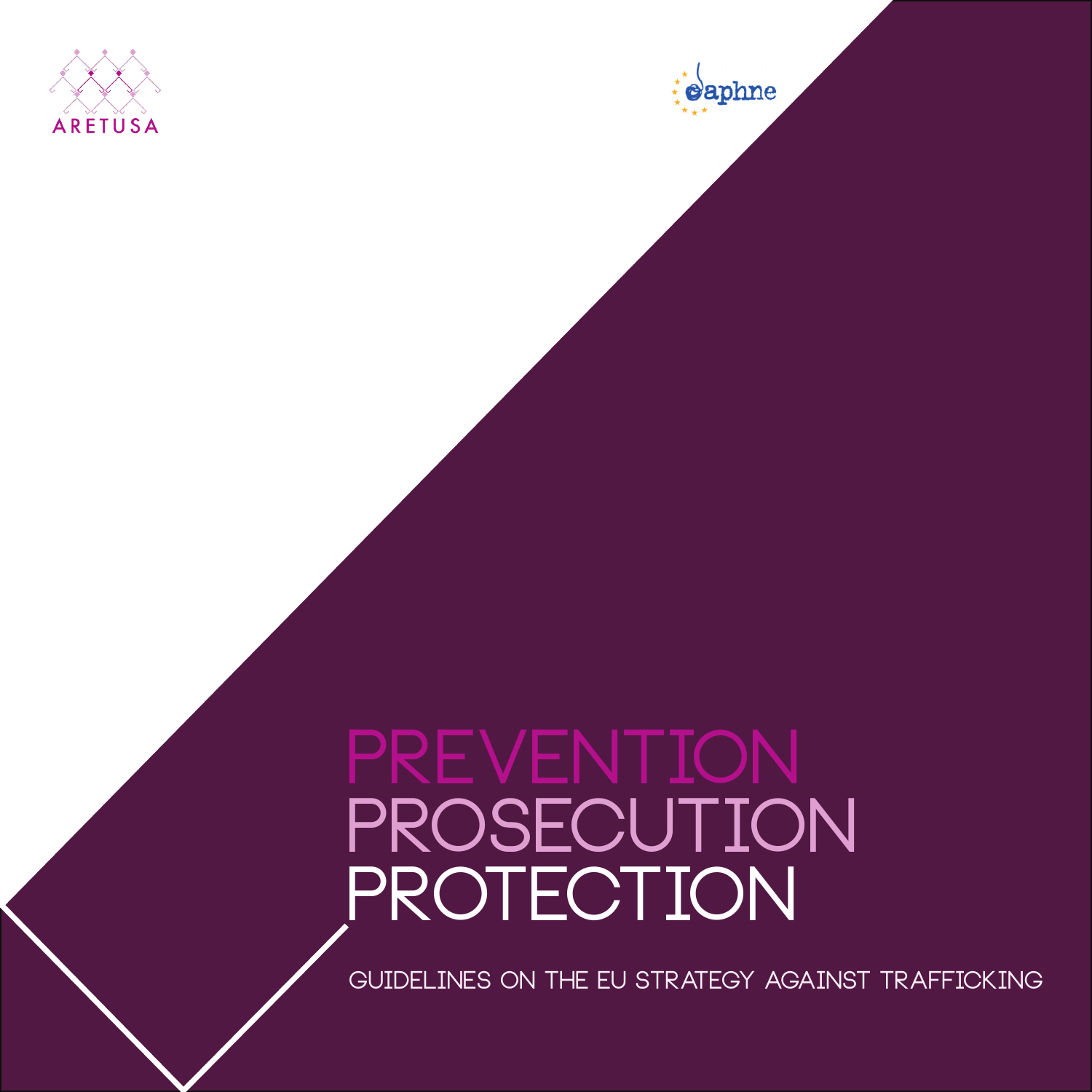# **To Maria Paola Colombo Svevo**

*Former Member of the European Parliament and President of Aretusa* 

«Between 2007 and 2010, Aretusa was led, by Maria Paola Colombo Svevo, a former member of the European Parliament. On December 15th 1995, the European Parliament adopted the **Colombo Svevo Report on trafficking in human beings**, the first Report of the European Parliament in this field, which was followed by a Resolution in January 1996. The Resolution called for "*protection of human beings against any exploitation of their precarious social and economic circumstances or their inexperience*", asserting that "*it is the duty of every society to ensure that all human beings are allowed to fulfil their potential and that their interests are respected by all*".

**The Colombo Svevo Report and the Resolution drew attention toward the social dimension of trafficking and the role of promotion and protection of gender equality to combat this severe violation of human rights. For the first time, the main focus was directed toward the need to "***take direct measures to ensure the safety and dignity of the victims***" and Member states were called to take social, legal and administrative assistance measures**.

With the aim of ensuring the respect for human dignity, the Colombo Svevo Report called for the three P approach – Prevention, Prosecution and Protection. It can be considered the basis for subsequent legal and financial measures adopted by the EU to fight and prevent trafficking and to assist victims. I am honoured and grateful to recall today Maria Paola - as an active European citizen, as a member of the national and European Parliament, as a professor of European social policies and as a friend. I will never forget her unyielding commitment towards the promotion and protection of women's rights and the creation of a more inclusive European Union».

Marcello D'Amico, Aretusa President European Parliament, Brussels 25 April 2013

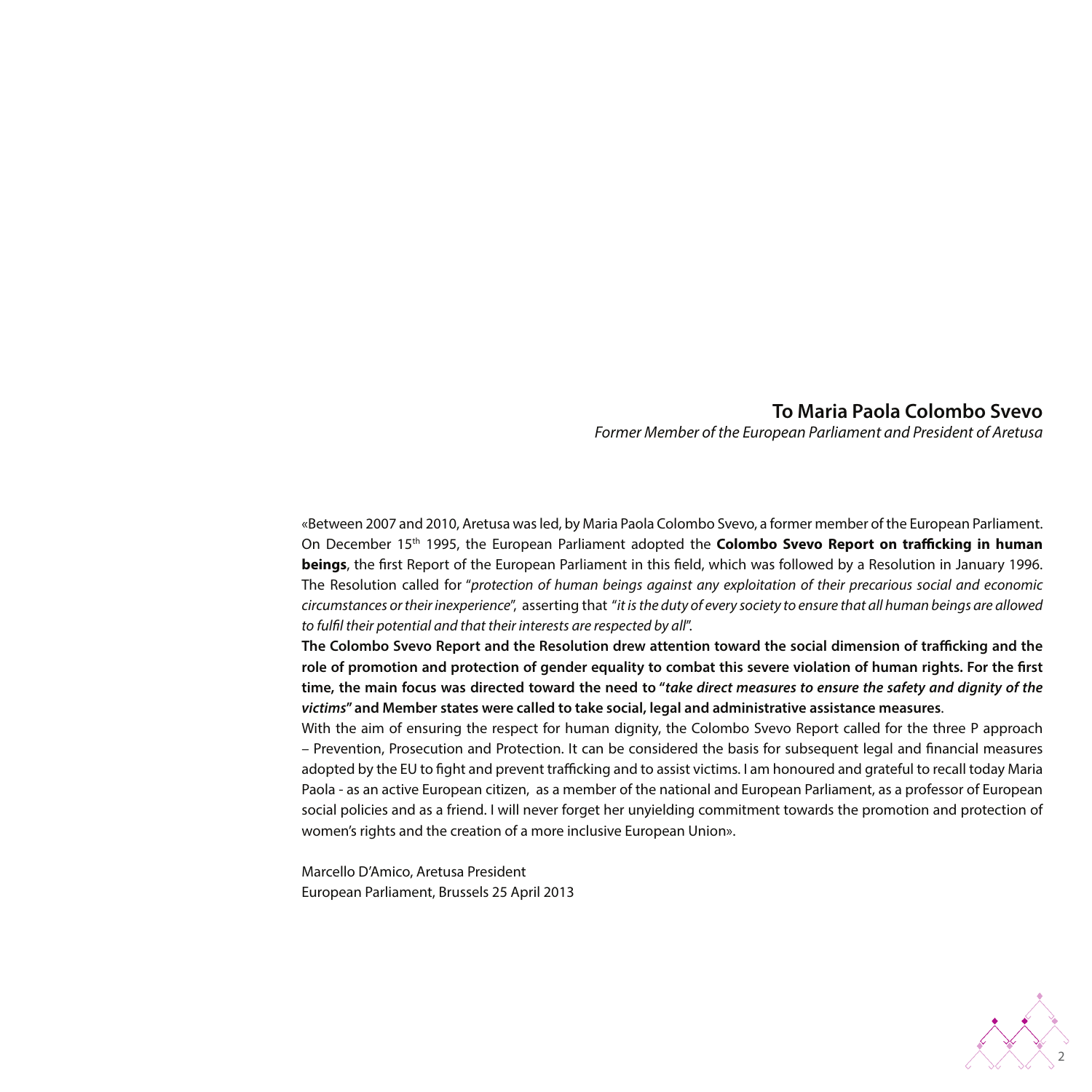

*This brochure has been drafted in the framework of the Aretusa 2012 Work Programme with the financial support of the Daphne III Programme*

ARETUSA is a network of 18 associations working in 15 EU Member States for the promotion of equality between women and men. The Aretusa 2012 Work Programme Member was implemented in cooperation with the following member organisations:

**The World of NGO's,** Austria **Caritas Ruse**, Bulgaria **Amicale du Nid,** France **SOLWODI**, Germany **Research Centre of Women's Affairs**, Greece **MONA Foundation of Women of Hungary,** Hungary **AFP Patronato San Vincenzo**, Italy **Associazione Micaela**, Italy **IRENE Association**, Italy **Latvijan Gender Problem Centre**, Latvia **Women's Issue Information Center**, Lithuania **National Council of Women**, Malta **Source of life,** Poland **Asociatia Aproapele**, Romania **EuroDezvoltare,** Romania **Asociacion de Oviedo y Jorbalan**, Spain **Baltic Fem**, Sweden **CHASTE,** United Kingdom

*For further information visit our website www.aretusa.net* 

*December 2012*



The activities of the Aretusa 2012 Work Programme are implemented with the financial support of the European Union - Directorate General Justice, under the Daphne III Programme. The information contained in this communication does not necessarily reflect the position or opinion of the European Commission. The sole responsibility for the contents lies with Aretusa.

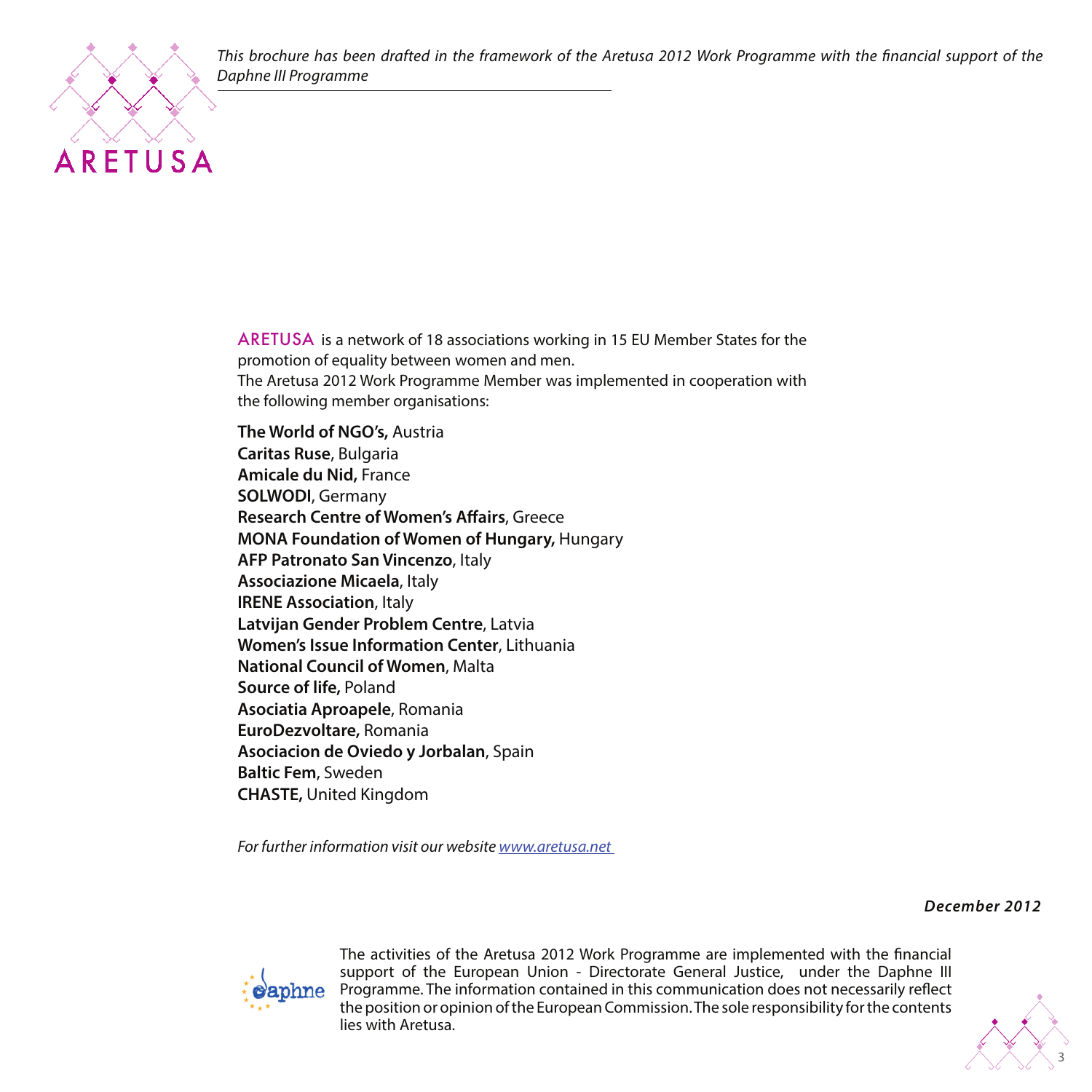# **CONTENTS**

#### **INTRODUCTION**

Aim and basis of the handbook Trafficking in human beings: a challenge and a commitment for the European Union Overview of the key elements of the EU strategy

#### **PART I**

#### **THE EU ANTI-TRAFFICKING LEGAL FRAMEWORK**

- 1.1. Definition of trafficking in human beings
- 1.2. EU common standards under the Directive 2011/36/EU and the Directive 2004/81/EU

#### **PART II**

#### **THE EU POLICY FRAMEWORK FOR PREVENTING AND COMBATING TRAFFICKING AND PROTECTING HUMAN RIGHTS OF VICTIMS**

- 2.1. European Union action towards the eradication of Trafficking in Human Beings
- 2.2. Identifying, protecting and assisting victims of trafficking
- 2.3. Stepping up the prevention of traffickingin human beings
- 2.4. Increase prosecution of traffickers
- 2.5. Enhanced coordination and cooperation among key actors and policy coherence
- 2.6. Increased knowledge of and effective response to emerging concerns related to all forms of trafficking in human being

#### **PART III**

#### **IMPLEMENTING AND MONITORING BODIES**

- 3.1. European Commission
- 3.2. Agencies of the European Union

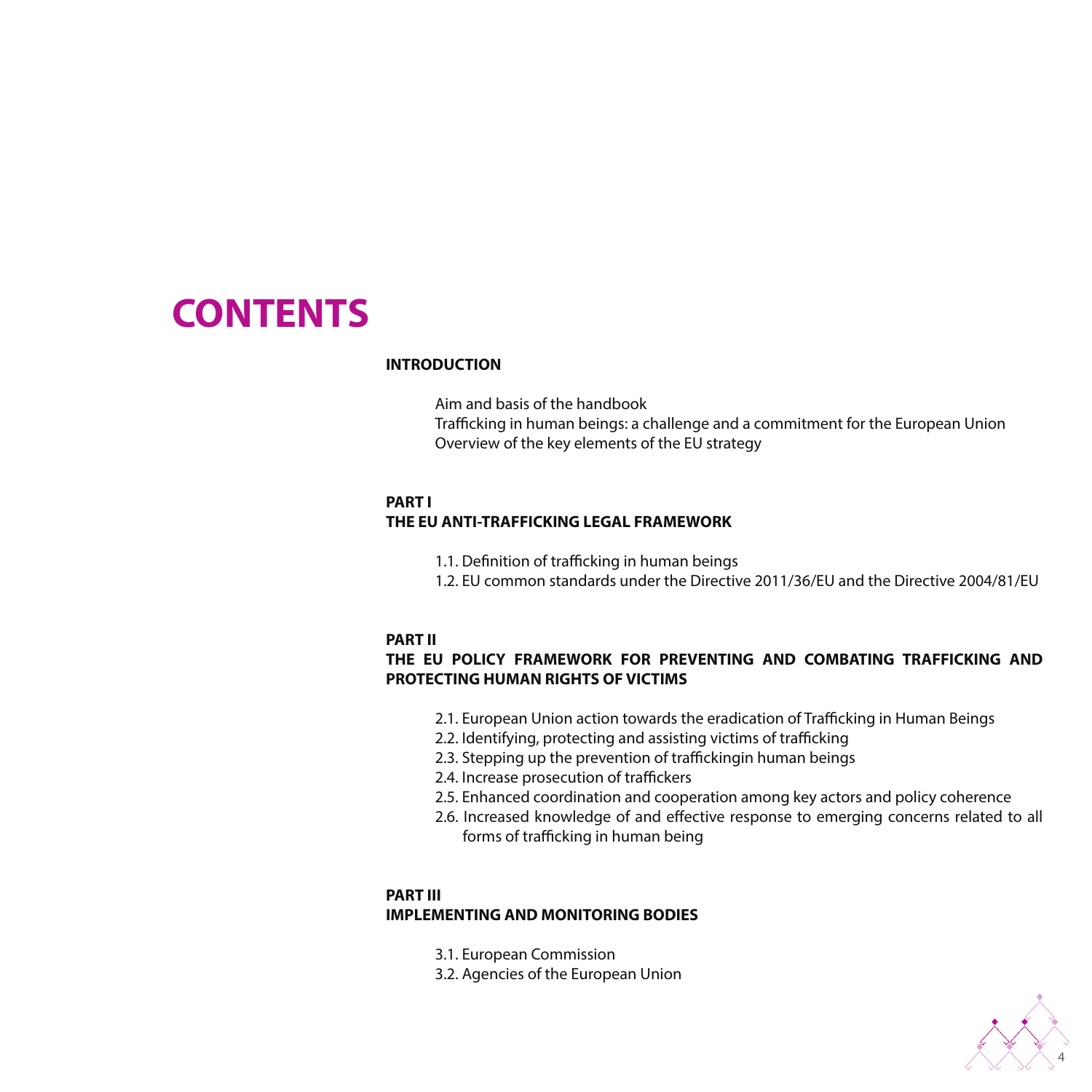# **INTRODUCTION**

# **Aim and basis of the handbook**

With this handbook Aretusa intends to contribute to improve the knowledge and understanding of the legal and policy framework of the European Union, to support responsible authorities in programming and implementing policies aimed at preventing and combating trafficking in human beings.

The handbook seeks to facilitate the sharing of knowledge and information among policymakers, law enforcers, judiciaries, civil society organisations who are committed in the fight against trafficking in human beings, and more generally in the fight against violence on women and children. By focusing on the European framework and the most recent actions, the overaching goal of this handbook is to promote integration of policies and principles created at European level in national and local strategies and measures to combat trafficking and protect women's rights.

The information compiled and analysed provide a compendium of the following legal and policy documents:

- **• Legal standards: UN Protocol** to Prevent, Suppress and Punish Trafficking in Persons, Especially Women and Children, Supplementing the United Nation Convention Against Transnational Organised Crime (2000); **Council of Europe Convention on Action against Trafficking** in Human Beings (2005); **Directive 2011/36/EU** on preventing and combating trafficking in human beings and protecting its victims (2011); **Council Directive 2004/81/CE** on the residence permit issued to thirdcountry nationals who are victims of trafficking in human beings (2004);
- Political documents: Communication COM(2012)286 the EU Strategy towards the Eradication of Trafficking in human Beings 2012-2016; Report of the Experts' Groups on Trafficking in Human Beings (2004); Brussels Declaration on preventing and combating trafficking in human beings (2002).

Where possible, online resources are indicated where users can either consult the complete text of a document referred to, or find further information on a given topic.

The Aretusa website www.aretusa.net offers a resource centre where the relevant documents can be downloaded.

The handbook was drafted under the coordination of Roselyn Borg and Marcello D'Amico

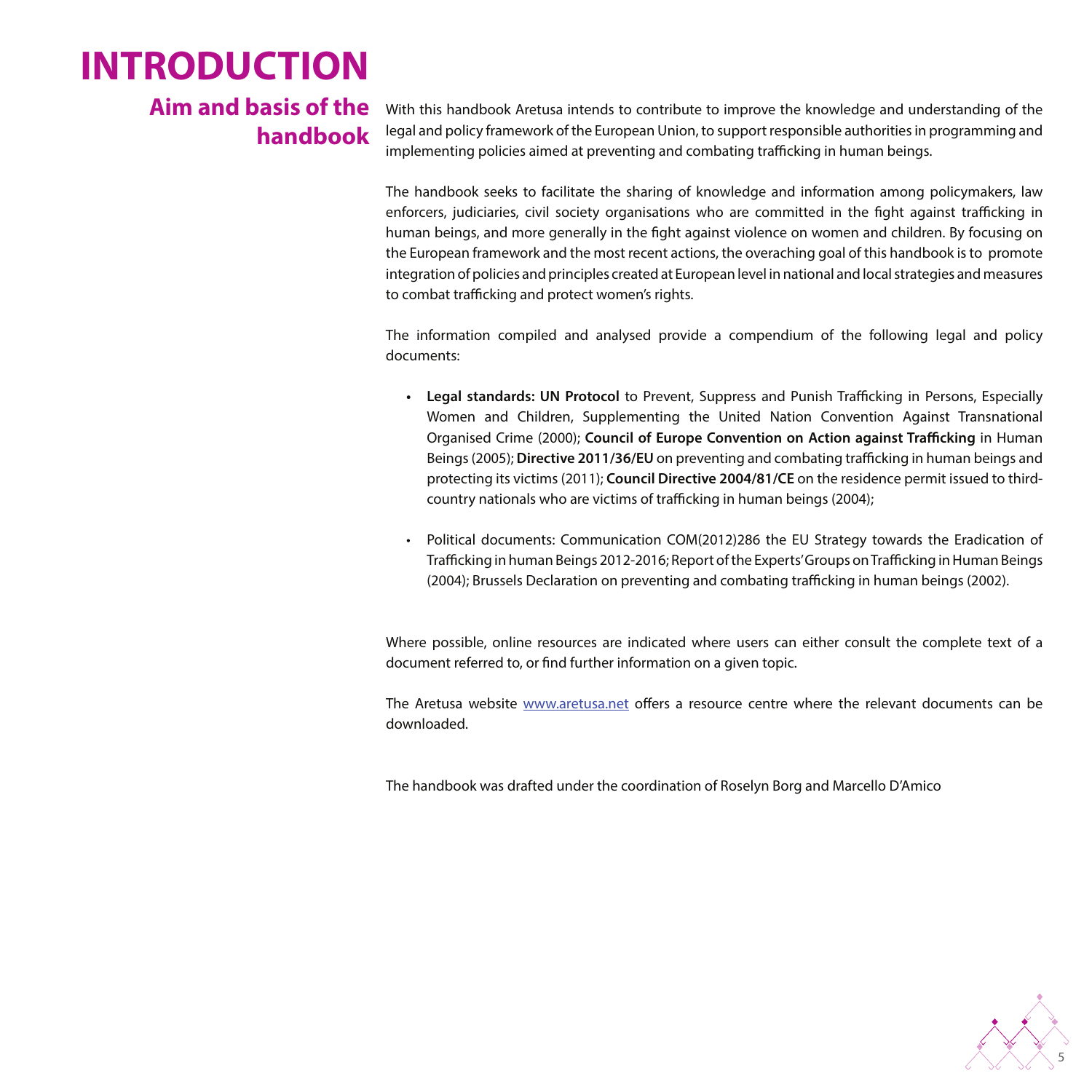# **Trafficking in human beings: a challenge and a commitment for the European Union and its citizens**

Trafficking in human beings remains a serious issue in the European Union. According to the estimations of the International Labour Organisation, 20.9 million people at a global level are victims of forced labour and sexual exploitation.

Statistics collected via Eurostat show that within the European Union **three quarters of the victims are trafficked for sexual exploitation** and the rest for labour exploitation (2010).

**Women and girls are the main victims of trafficking**. Romania, Bulgaria, Poland and Hungary are the main origin countries of victims within the EU and Nigeria within non-EU countries.

Evidences from data and researches available point out that the sex industry as well as the demand for commercial sex, the situations of social exclusion and poverty, the lack of equal opportunities suffered by women and girls are the main factors that still fuel trafficking within the EU.

Taking into account its root causes and the situation of its victims, the commitment to eradicate trafficking is about defending human rights and fundamental freedoms of people who have experienced abuse, violence, discrimination and marginalisation in origin and destination countries.



*Source: European Commission*

*"Trafficking in human beings is a serious crime, often committed within the framework of organised crime, a gross violation of fundamental rights and explicitly prohibited by the Charter of Fundamental Rights of the European Union. Preventing and combating trafficking in human beings is a priority for the Union and the Member States"*

*Directive 2011/36/EU*

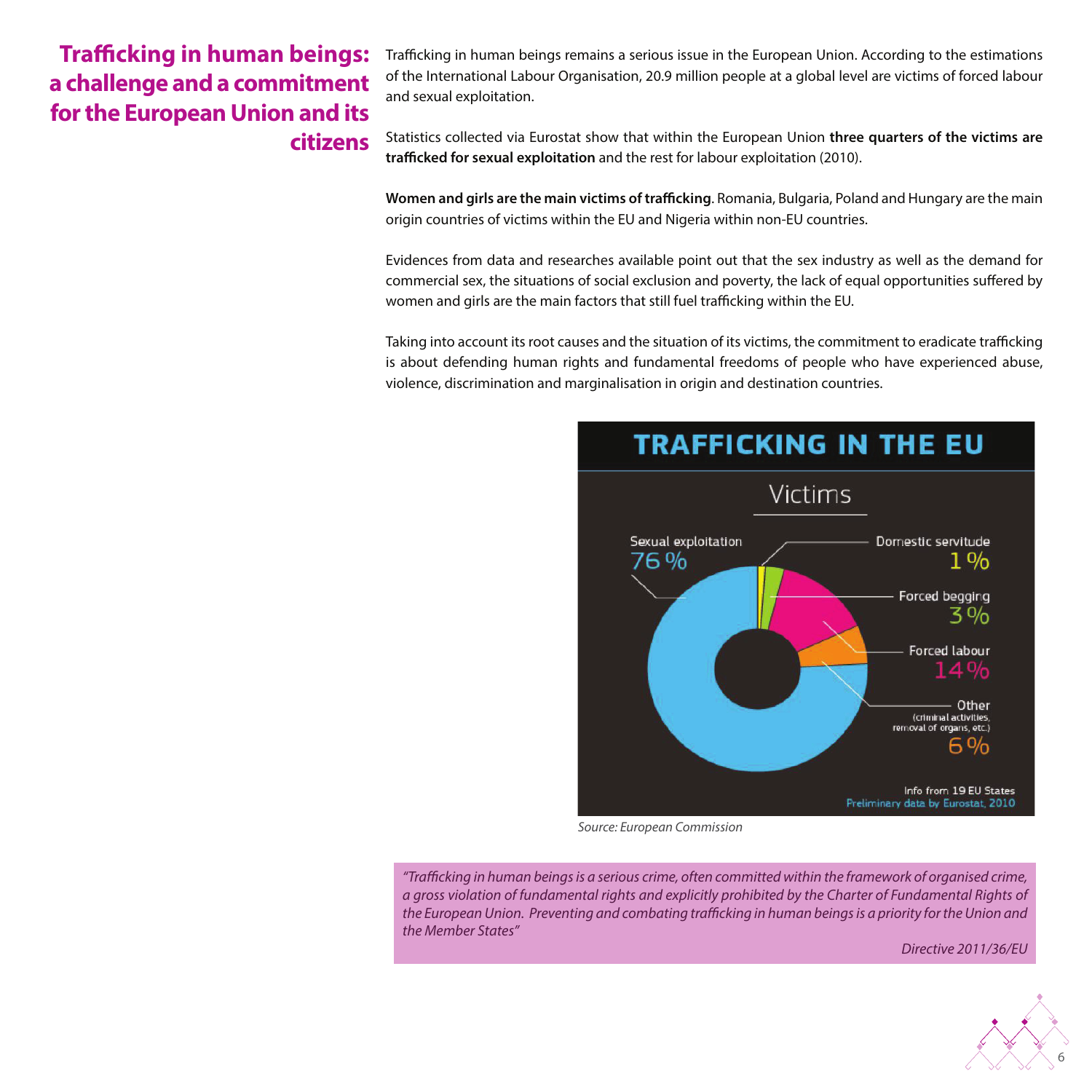To support European citizens to exercise and enjoy their rights and to ensure respect of fundamental human rights is part of the integration process and condition for sustainable economic growth and social cohesion within the European Union.

*"The Union shall offer its citizens an area of freedom, security and justice without internal frontiers, in which the free movement of persons is ensured in conjunction with appropriate measures with respect to external border controls, asylum, immigration and the prevention and combating of crime*

*It shall combat social exclusion and discrimination, and shall promote social justice and protection,*  equality between women and men, solidarity between generations and protection of the rights of the *child".*

*Article 3 of the Treaty on European Union*

The EU strategy for preventing and combating trafficking in women responds to one of the basic principles of the European legislation: **the promotion of equality of treatment between women and men and the fight against gender discrimination**. Inequality between men and women is at the root of the problem of trafficking. Women are victims of trafficking as the position of women in the economic and social context is one which makes them vulnerable and until their standing is that which is equal to men, they will continue to be victims. Therefore the fight for equality between men and women continues and even though it has improved over the years, the current situation is still not giving women an equal footing to men.



Protection of human dignity and promotion of women's rights are also enshrined in the **Charter of Fundamental Rights of the European Union**, proclaimed in Nice on 7 December 2000, particularly articles 20, 21 and 23 that decree the commitment of the Union in promoting the principle of equality and the prohibition of discrimination. Article 5 of the Charter contains also the prohibition of any forms of slavery and considers trafficking in human beings its modern expression.

The purpose of the Charter is set out in its introduction: "*it is necessary to strengthen the protection of fundamental rights in the light of changes in society, social progress and scientific and technological developments by making those rights more visible in a Charter*". The Charter is divided into six sections: Dignity, Freedoms, Equality, Solidarity, Citizens' Rights and Justice.

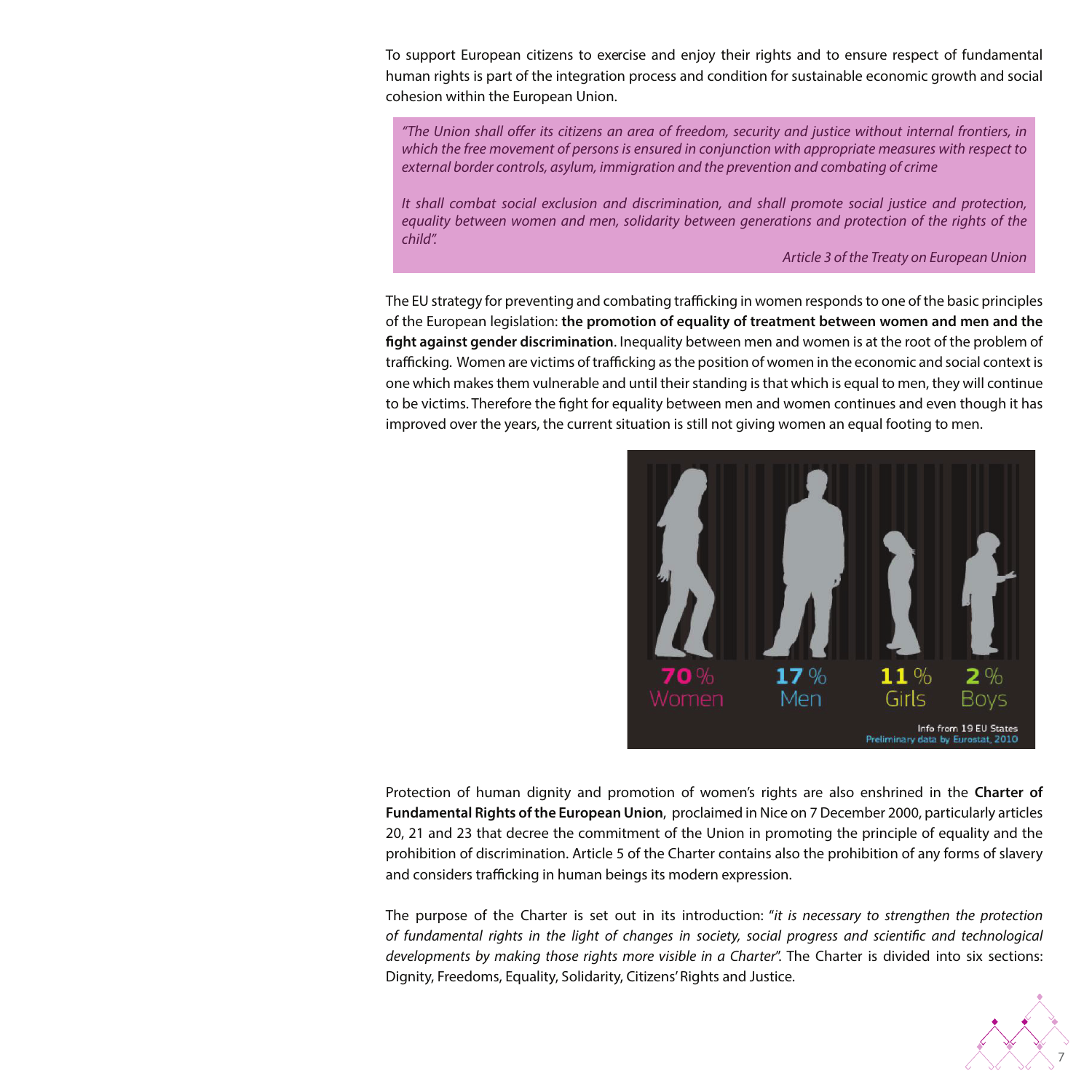#### **Chapter I: Dignity**

#### **Art.5 Prohibition of slavery and forced labour**

- *1. No one shall be held in slavery or servitude.*
- *2. No one shall be required to perform forced or compulsory labour.*
- *3. Trafficking in human beings is prohibited.*

#### **Chapter III – equality**

#### **Art. 20 Equality before the law**

*Everyone is equal before the law*

#### **Art. 21 Non discrimination**

*Any discrimination based on any ground such as sex, race, colour, ethnic or social origin, genetic features, language, religion or belief, political or any other opinion, membership of a national minority, property, birth, disability, age or sexual orientation shall be prohibited.* 

*Within the scope of application of the Treaty establishing the European Community and the Treaty on European Union and without prejudice to the special provisions of those Treaties, any discrimination on grounds of nationality shall be prohibited.* 

In 2007, the EU established the European Union Agency for Fundamental Rights with the specific task of providing advices on fundamental rights.

To find our more about the Agency visit the website: http://fra.europa.eu

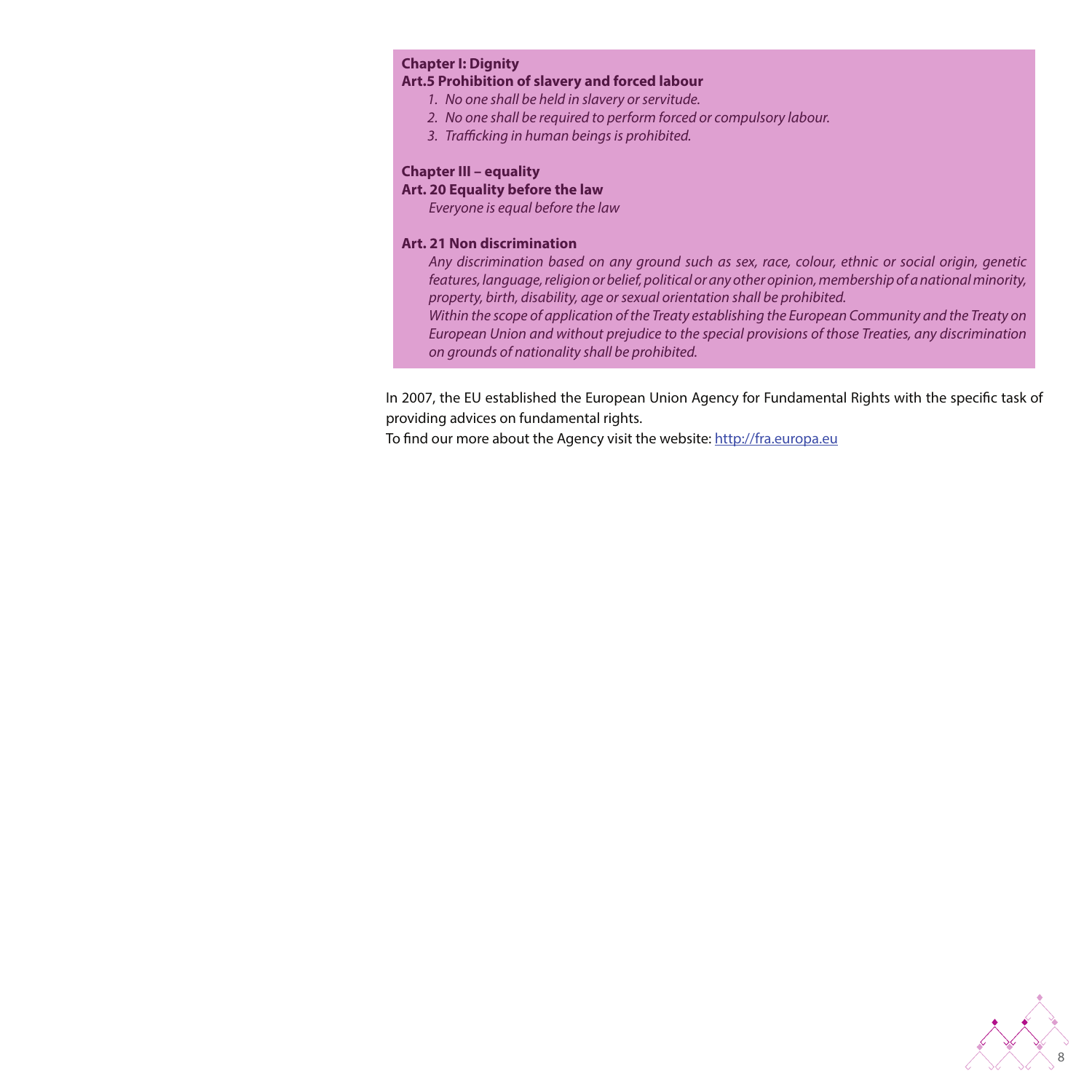# **Overview of the key elements of the EU strategy**

| <b>Area</b>                            | <b>Field of intervention</b>                                                                                                                                                                                                                                                                                                              | Goal                                                                                                                                                                                                                                                                                                                                                                                                                                                                                                                                                                                                                      |
|----------------------------------------|-------------------------------------------------------------------------------------------------------------------------------------------------------------------------------------------------------------------------------------------------------------------------------------------------------------------------------------------|---------------------------------------------------------------------------------------------------------------------------------------------------------------------------------------------------------------------------------------------------------------------------------------------------------------------------------------------------------------------------------------------------------------------------------------------------------------------------------------------------------------------------------------------------------------------------------------------------------------------------|
| Prosecution                            | $\triangleright$ Common definition of trafficking<br>$\triangleright$ Investigation and prosecution<br>$\triangleright$ Non prosecution of the victim<br>$\triangleright$ Access to schemes of compensation<br>to victims of trafficking                                                                                                  | $\triangleright$ Adopt a human rights-based legislative response to the<br>crime of trafficking<br>$\triangleright$ Establish effective investigative tools and national<br>multidisciplinary law-enforcement units on human<br>trafficking<br>$\triangleright$ Ensure that victims of trafficking are not detained,<br>imprisoned or held liable for criminal prosecution or<br>administrative sanctions for offences committed as a<br>direct consequence of trafficking<br>$\triangleright$ Ensure that trafficked persons have access to existing<br>schemes of compensation to victims of violent crimes             |
| Protection                             | $\triangleright$ National and Transnational Referral<br>Mechanisms for early identification of,<br>assistance to and support for victims<br>$\triangleright$ Reflection and recovery period<br>$\triangleright$ Unconditional access to assistance<br>and support measures<br>$\triangleright$ Protection of child victims of trafficking | $\triangleright$ Support rapid and accurate identification of trafficked<br>through cooperation<br>between<br>relevant<br>persons<br>authorities, officials and NGOs<br>$\triangleright$ Enable the victim to recover and escape from their<br>traffickers, taking into account the different needs of male<br>and female victims<br>Ensure victims effective exercise of their human rights<br>regardless of whether the perpetrator is identified,<br>prosecuted or convicted<br>$\triangleright$ Ensure specific measures to assist and support child<br>victims taking into account the child's needs and<br>concerns |
| Prevention                             | $\triangleright$ Discouraging<br>reducing<br>and<br>the<br>demand<br>$\triangleright$ Information,<br>raising<br>awareness,<br>research, education<br>$\triangleright$ Training for those who work in the<br>field                                                                                                                        | $\triangleright$ Adoption of legislative, educational, social and cultural<br>measures addressing the demand side in order to prevent<br>and combat trafficking itself<br>$\triangleright$ Ensure understanding of the factors that drive the supply<br>and demand side of trafficking, taking into account the<br>gender dimension<br>$\triangleright$ Address the effective and correct application of EU and<br>international rules and guidelines on prosecution and<br>victims protection                                                                                                                            |
| <b>Coordination and</b><br>cooperation | $\triangleright$ National Rapporteurs and of the EU<br>network of NR<br>platform<br>of<br>civil<br>society<br>$\triangleright$ EU<br>organisations and service providers<br>working on victim protection and<br>assistance<br>$\triangleright$ EU wide System for Data Collection                                                         | $\triangleright$ Assess trends in human trafficking and progress in the<br>implementation of national policies, strategies and<br>programmes<br>$\triangleright$ Promote networking, exchange of information and best<br>practices on THB<br>$\triangleright$ Collect reliable, comparable data for evidence-based<br>policy on THB                                                                                                                                                                                                                                                                                       |

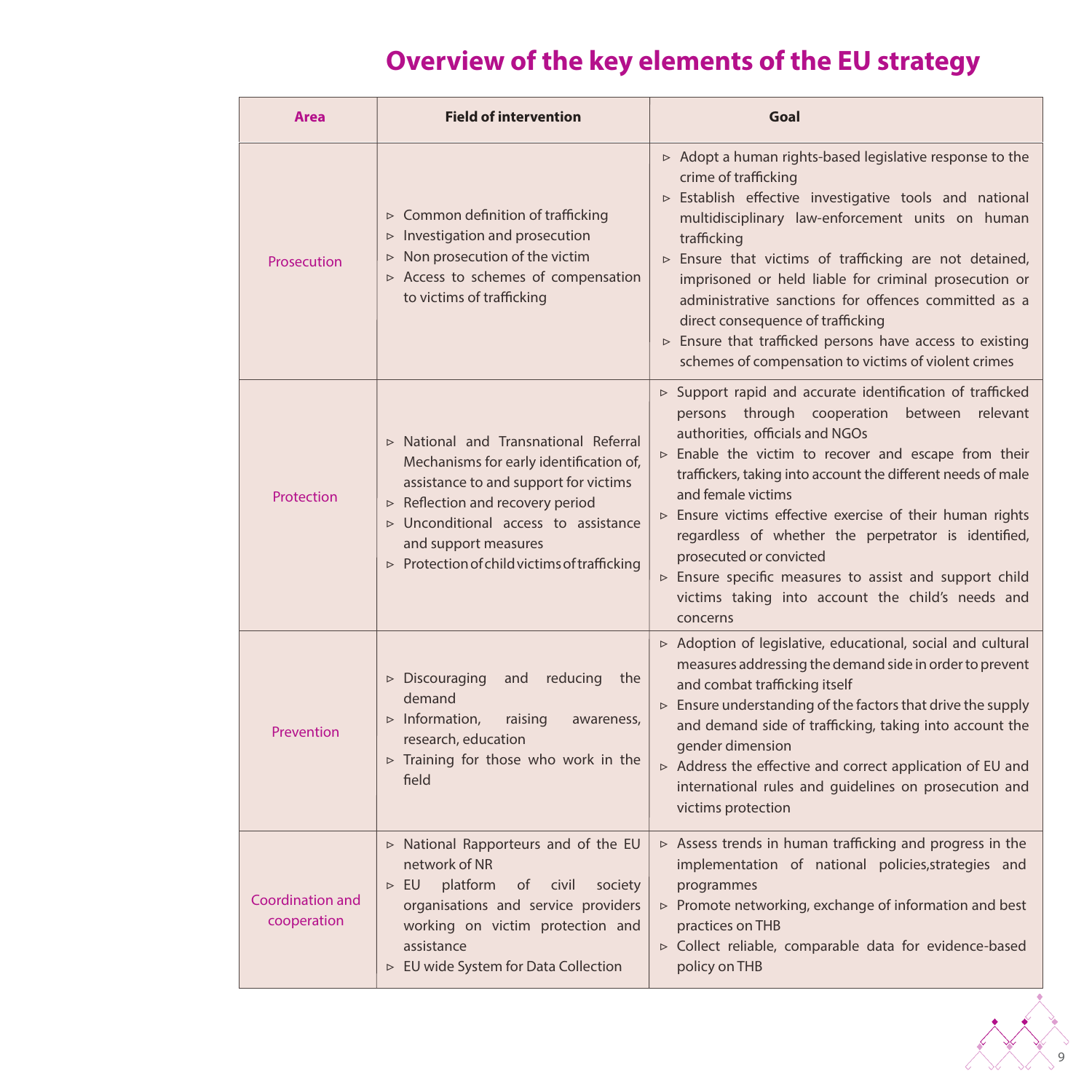# **PART I EU ANTI-TRAFFICKING LEGISLATIVE STANDARDS**

# **1.1. Definition of trafficking in human beings**

One of the first objectives set by the European Union in implementing its strategy against trafficking in human beings has been the adoption in the Member States of a **common definition of the crime of trafficking in human beings** and of proportionate criminal penalties, as an essential requirement for implementing a common action in criminal matters and for a more effective cooperation in the judicial field.

The Council of the European Union adopted in 2002 a Framework Decision<sup>1</sup> including in its scope of application not only crimes related to trafficking in human beings for sexual exploitation but also crimes connected to labour exploitation and it was aimed at establishing "*common definitions, incriminations and sanctions*". The Framework Decision is now replaced by the new Directive 2011/36/EU.

### *What is trafficking?*

The decision was drafted taking into consideration one of the most important results achieved at international level in order to develop an agreed definition of trafficking: the **United Nation Convention against Transnational Organised Crime** whose Supplementing Protocol addresses the issue of trafficking in human beings<sup>2</sup>. The definition proposed at EU level aligns with the fundamental elements of the definition of the UN Protocol, including the fact that considers trafficking as a **crime against the person** for the purpose of the exploitation of that person.

*Human trafficking has been defined in the art. 3 of the "Protocol to Prevent, Suppress and Punish Trafficking in Persons, especially Women and Children" (known as the "Palermo Protocol") to the United Nations Convention on Transnational Organised Crime (UNTOC) as follows:*

- **a)** *"Trafficking in persons" shall mean:* 
	- **• the act** *of recruitment, transportation, transfer, harbouring or receipt of persons,*
	- **• by means** *of the threat or use of force or other forms of coercion, of abduction, of fraud, of deception, of the abuse of power or of a position of vulnerability or of the giving or receiving of payments or benefits to achieve the consent of a person having control over another person,*
	- **• for the purpose** *of exploitation. Exploitation shall include, at a minimum, the exploitation of the prostitution of others or other forms of sexual exploitation, forced labour or services, slavery or practices similar to slavery, servitude or the removal of organs;*
- **b)** *The* **consent of a victim** *of trafficking in persons to the intended exploitation set forth in subparagraph (a) of this article shall be irrelevant where any of the means set forth in subparagraph (a) have been used.*
- **c)** *The recruitment, transportation, transfer, harbouring or receipt of a* **child** *for the purpose of exploitation shall be considered "trafficking in persons" even if this does not involve any of the means set forth in subparagraph (a) of this article;*
- **d)** *"Child" shall mean any person under eighteen years of age.*

1 Council Framework Decision of 19 July 2002 on combating trafficking in human beings.

2 The UN Protocol on trafficking in human beings, open to subscription from 12 December 2000 in Palermo, came into force on 25 December 2003 following the 40th ratification. The Protocol contains the first common definition, at international level, of trafficking in human beings. Information on protocol and on the activities of UNODC (United Nation Office for Drugs and Crime) can be found on http://www.unodc.org/unodc/en/crime\_prevention.html

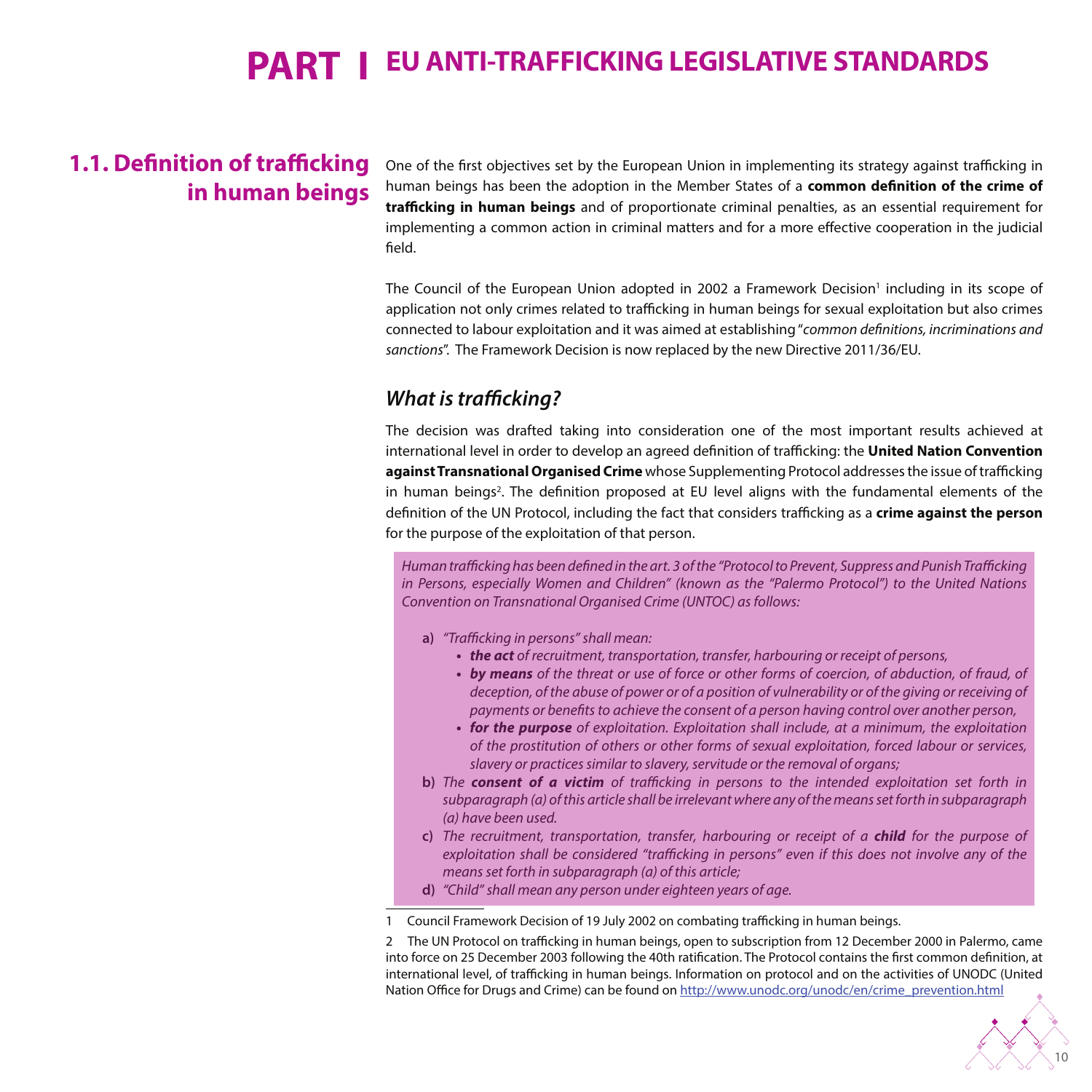Human trafficking is also defined in the **Council of Europe Convention on "Action against Trafficking in Human Beings",** known as the Warsaw Convention adopted in 2005.

*Article 4 of the council of Europe Convention defines "trafficking in human beings" as follows:*

- **a)** *"Trafficking in human beings" shall mean:* 
	- • *the recruitment, transportation, transfer, harbouring or receipt of persons,*
	- • *means of the threat or use of force or other forms of coercion, of abduction, of fraud, of deception, of the abuse of power or of a position of vulnerability or of the giving or receiving of payments or benefits to achieve the consent of a person having control over another person,*
	- • *for the purpose of exploitation. Exploitation shall include, at a minimum, the exploitation of the prostitution of others or other forms of sexual exploitation, forced labour or services, slavery or practices similar to slavery, servitude or the removal of organs;*
- **b)** *The consent of a victim of "trafficking in human beings" to the intended exploitation set forth in subparagraph (a) of this article shall be irrelevant where any of the means set forth in subparagraph (a) have been used;*
- **c)** *The recruitment, transportation, transfer, harbouring or receipt of a child for the purpose of exploitation shall be considered "trafficking in human beings" even if this does not involve any of the means set forth in subparagraph (a) of this article;*
- **d)** *"Child" shall mean any person under eighteen years of age;*
- **e)** *"Victim" shall mean any natural person who is subject to trafficking in human beings as defined in this article.*

# *Trafficking and smuggling of migrants*

The UN Convention against Transnational Organised Crime and its two supplementing Protocols make a clear distinction between **trafficking in human beings** and **smuggling of migrants**.

According to the definition of the UN Protocol smuggling of migrants means the procurement, in order to obtain a financial or other material benefit, of the illegal entry of a person into a State breaching the norms of that State concerning migration. The offence of aiding illegal migration is therefore considered an **offence against the State.**

Trafficking in human beings is different from smuggling as:

- It does not necessary entail the violation of national laws concerning entry or residence of foreign citizen;
- In the phase of recruitment, transport or residence in the country of destination, forms of coercion are used in order to put or maintain a person in conditions of exploitation;
- It is one of the most demeaning forms of slavery entailing a breach of the fundamental rights of the person, such as the right to life, dignity, safety, health and equality.

Trafficking in human beings is therefore a **crime against the person** and the condition of abuse inflicted to the trafficked person gives him/her the **status of victim**. The consequences of mistakenly treating a trafficking victim as a smuggled migrant can be very severe for the victim. Furthermore the human rights approach promoted by the Council of Europe Convention is one which needs to be emphasised and referred to when dealing with trafficking in human beings. In fact the definition of crime in the Convention includes more specific standards on the protection of the victim.

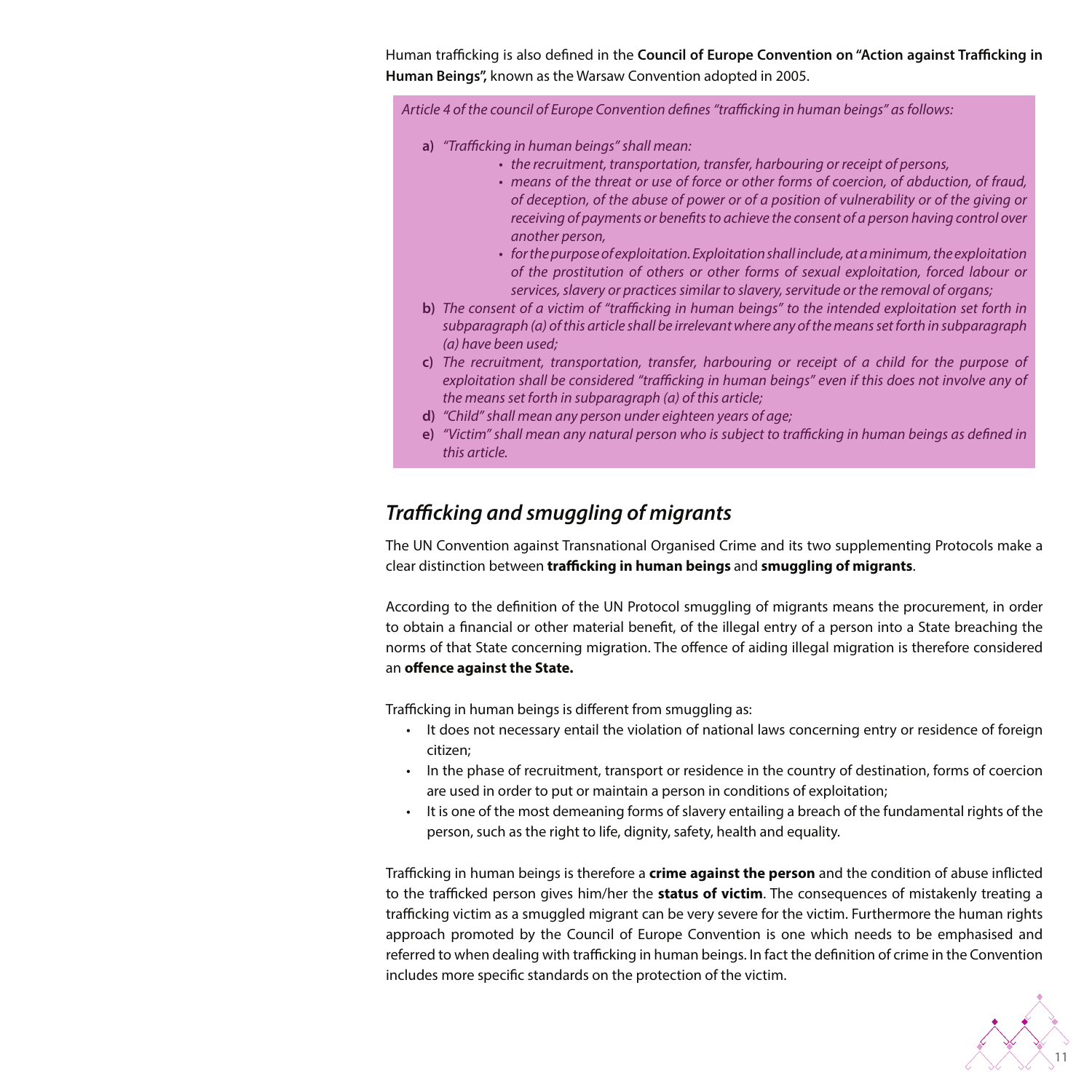Since the late 1980s, the Council of Europe has invested considerable efforts in the fight against trafficking in human beings. These efforts culminated in the adoption, in May 2005, of the Convention on Action against Trafficking in Human Beings and the setting up of a mechanism to monitor compliance with the obligations contained in it. This monitoring mechanism is composed of the **Group of Experts on Action against Trafficking in Human Beings** (GRETA), a multidisciplinary panel of 15 independent experts. GRETA draws up country evaluation reports containing an analysis of the implementation of the Convention by each Party and proposals for further action. On the basis of GRETA's reports, the political pillar of the monitoring mechanism, the Committee of the Parties, may adopt recommendations concerning the measures to be taken to implement GRETA's conclusions.

The first legal instrument adopted by the EU was the **Joint Action 97/154/JHA** on 24 February 1997 concerning action to combat trafficking in human beings and sexual exploitation of children. The Joint Action was superseded by the Council Framework Decision on combating trafficking in human beings on 19 July 2002.

In 2011 the **Directive 2011/36/EU** entered into force with the aim of setting common legal standards, which are binding as to the results to be achieved by Member States, which prohibits and criminalises trafficking. **The aim of this Directive is also to better create a legal framework whereby victims are protected.**

*This Directive establishes minimum rules concerning the definition of criminal offences and sanctions in the area of trafficking in human beings. It also introduces common provisions, taking into account the gender perspective, to strengthen the prevention of this crime and the protection of the victims* Art.1 of the Directive 2011/36/EU

The new Directive recognises the **gender dimension of trafficking** and acknowledges that men and women are trafficked for different purposes, thus any assistance and support measures should be gender specific. It recognises that the 'push' and 'pull' factors may be different according to the purposes for which people are trafficked, for example, there are different factors in trafficking for the sex industry and for the different categories of labour exploitation. Thanks to the new approach promoted by the Directive in addressing trafficking, the **protection of human rights is placed at the centre of the actions to prevent and combat trafficking.**

### *Prosecution: the offences of trafficking…*

The Directive adopted a broader concept of what should be considered as trafficking than the definition under the previous legal instrument (the Framework Decision 2002/629/JHA). Additional forms of exploitation are considered, including the definition of forced begging under the 1930 ILO Convention No. 29 concerning Forced or Compulsory Labour.

Article 2 of the Directive reproduces the definition of trafficking set out in the UN Protocol and states that the following **acts** are punishable:

- • The recruitment, transportation, transfer, harbouring or reception of persons, including the exchange or transfer of control over those persons,
- by **means** of the threat or use of force or other forms of coercion, of abduction, of fraud, of deception, of the abuse of power or of a position of vulnerability or of the giving or receiving of payments or benefits to achieve the consent of a person having control over another person,
- for the **purpose** of exploitation.

# **1.2. EU common standards**  *Why a new legal instrument?* **under the Directive 2011/36/EU and the Directive 2004/81/EU**

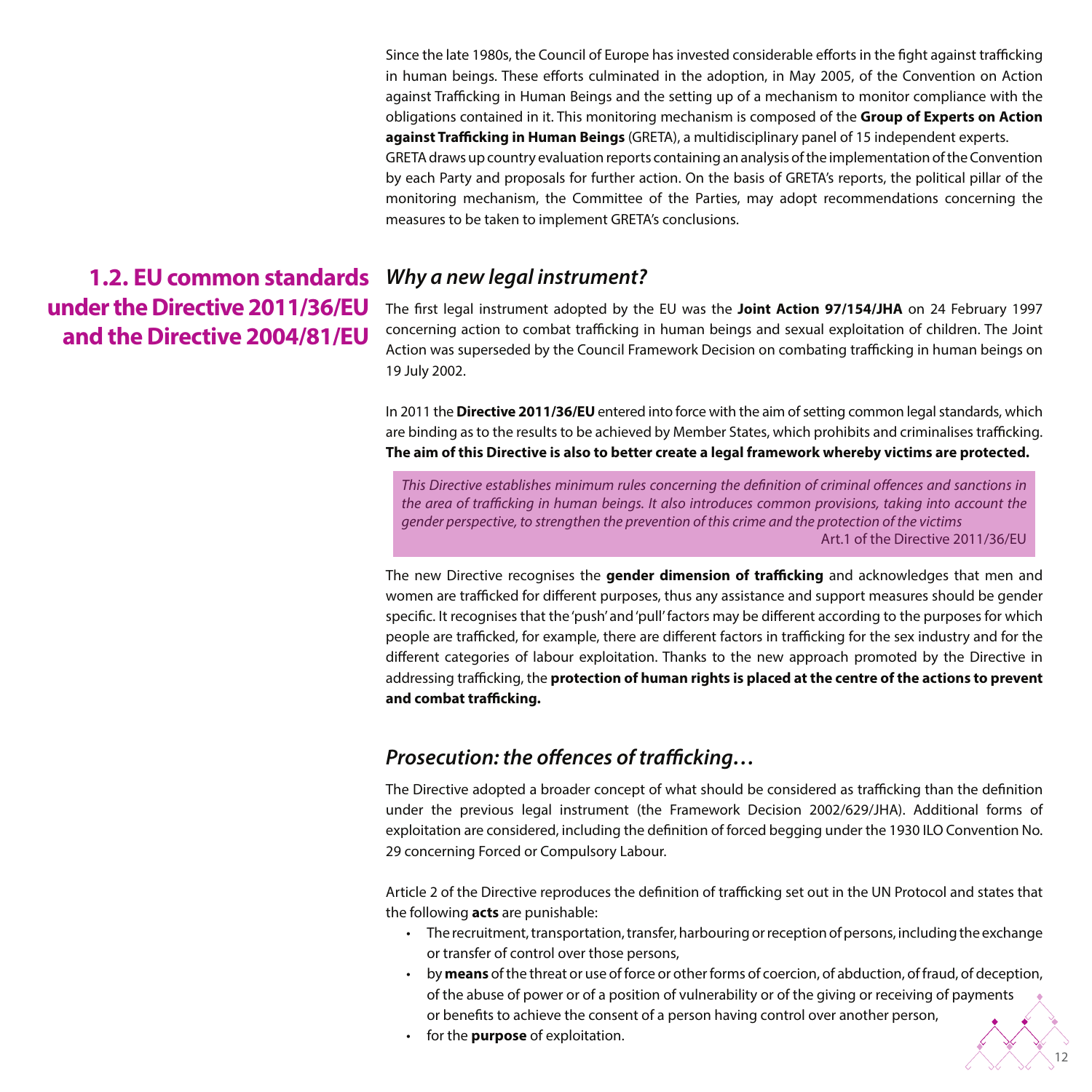

Article 2 also gives a definition of a **position of vulnerability**, clarifies the concept of **exploitation** and the issue of the **consent of the victim** and provides the definition of the offence when children, defined as any person below 18 years of age, is involved.

The consent of a victim of trafficking in human beings to the exploitation, whether intended or actual, is irrelevant where threat or use of force or other forms of coercion, of abduction, of fraud, of deception, of the abuse of power or of a position of vulnerability has been used.

**A position of vulnerability means a situation in which the person concerned has no real or acceptable alternative but to submit to the abuse involved.**

Art.2 of the Directive 2011/36/EU

*In the contest of trafficking vulnerability is typically used to refer to those inherent, environmentalor contextual factors that increase the susceptibility of an individual or group to being trafficked. These factors are generally agreed to include human rights violations such as poverty, inequality, discrimination and gender based violence – all of which contribute to creating economic deprivation and social conditions that limit individual choice and make it easier for traffckers and exploiters to operate. The abuse of a position of vulnerability is also identified as an additional means through which individual can be recruited, transported, and maintained into situations of exploitation (UNODC, Abuse of apposition of vulnerability and other means within the definition of trafficking in persons, Issue Paper 2012)* 

Article 3 deals with instigation, aiding, abetting and attempt and states that each Member State shall take the necessary measures to ensure that the instigation of, aiding, abetting or attempt to commit an offence under Article 2 is punishable.

### *…and penalties*

Article 4 stipulates that each Member State shall take the necessary measures to ensure that an **offence is punishable by a maximum penalty of at least five years of imprisonment**. This Article further states that where the offence was committed against a victim who was particularly vulnerable, which in the context of the Directive shall include at least child victims; was committed within the framework of a criminal organisation as defined in Council Framework Decision 2008/841/JHA; deliberately or by gross negligence endangered the life of the victim or was committed by use of serious violence or has caused serious harm to the victim shall be punishable by a maximum penalty of at least ten years imprisonment.

This Directive also provides for **liability for and puts sanctions on legal persons**, which sanctions shall include criminal and non-criminal fines and may also include other sanctions.

Member States should also take the necessary measures to ensure that competent authorities are entitled to seize and confiscate instrumentalities and proceeds from offences under Articles 2 and 3.

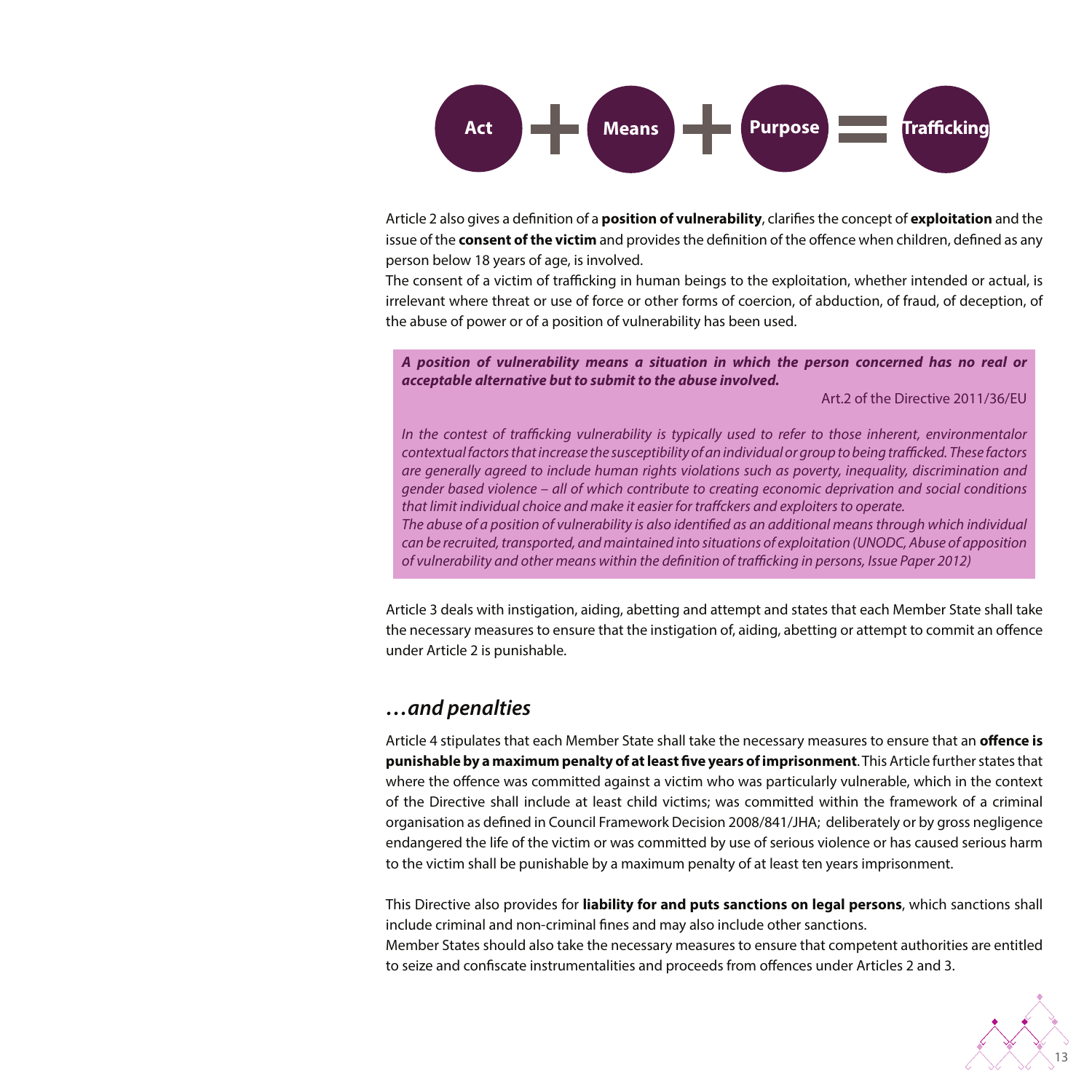## *Protection: Non-prosecution or non-application of penalties to the victim…*

Victims are protected from criminal prosecutions by virtue of Article 8, which states that **victims shall not be prosecuted and penalties shall not be applied to them for their involvement in criminal activities** which they have been compelled to commit as a direct consequence of trafficking.

Victims are further protected by means of Article 12 which envisages provisions of assistance and support in the framework of criminal investigations and proceedings. Member States are to ensure that **victims shall have access without delay to legal counselling and to legal representation, including for the purpose of claiming compensation**. Where the victim does not have sufficient financial resources, legal counselling and legal representation shall be free of charge. An **individual risk assessment shall be carried out to determine the level of protection to be offered to the victim**. Such protection measures are to include inter alia, witness protection programmes and secondary victimisation by unnecessary repetition of interviews during investigation, prosecution or trial; visual contact between victims and defendants; the giving of evidence in open court and unnecessary questioning concerning the victim's private life.

### *…and unconditional assistance and support measures*

Art. 11 provides that Member States shall take necessary measures to ensure that a person is provided with assistance and support without delay as soon as the competent authorities have a reasonable grounds indication for believing that the person might have been victims of trafficking.

*Member States shall take the necessary measures to ensure that assistance and support for a victim are not made conditional on the victim's willingness to cooperate in the criminal investigation, prosecution or trial* Art.11 of the Directive 2011/36/EU

Article 17 provides that victims of trafficking should have access to existing schemes of compensation to victims of violent crimes of intent.

# *Child victims of trafficking*

The Directive also makes provision for **special circumstances where the victim is a child**. Article 13 states that the child's best interests are to be a primary consideration. In the case where the age of the victim is uncertain and there is reason to believe that the victim is a child, there shall be a presumption that the person is a child in order to receive immediate access to assistance, support and protection in accordance with Articles 14 and 15 which provide for assistance and support and protection during criminal investigations and proceedings. Article 16 makes provision for unaccompanied child victims of trafficking.

### *Prevention: addressing factors that fuel trafficking*

Member States are obliged to take appropriate measures to **discourage and reduce the demand that fosters all forms of exploitation related to trafficking**, to **raise awareness** and reduce risk of people, especially children on becoming victims of trafficking, to promote regular **training** for officials likely to come into contact with victims of trafficking and to consider criminalising the use of services which are the objects of exploitation.

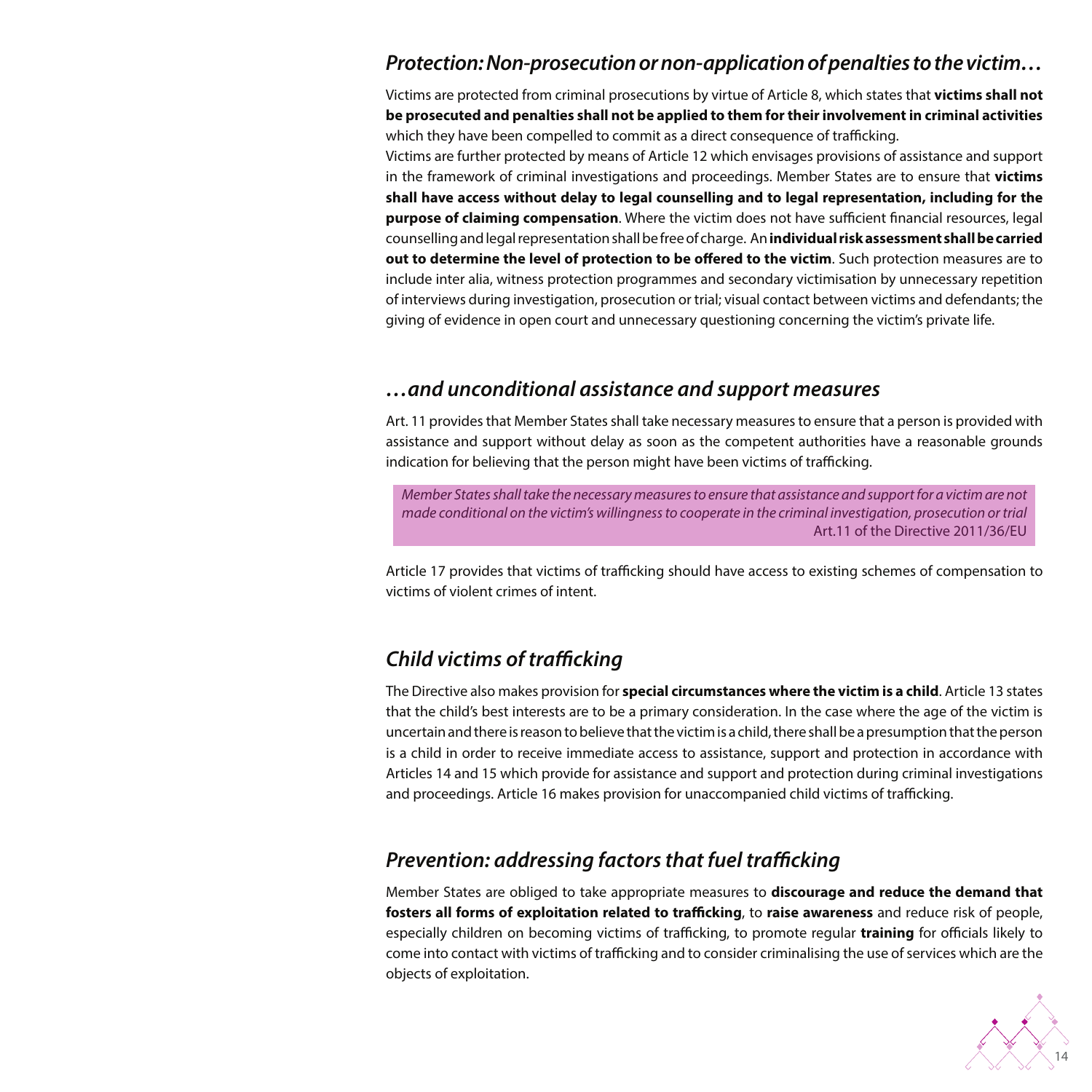# **1.3. Directive 2004/81/CE of 29 April 2004**

In line with the creation of a common definition at EU level of trafficking in human beings, the EU adopted a directive<sup>3</sup> aimed at defining the **conditions for the issue of a temporary residence permit depending on the length of investigations and judicial proceedings against traffickers in favour of third-country nationals who are victims of trafficking who cooperate with the competent authorities**.

The purpose of the directive is allowing police and judicial authorities a more effective means of combating traffickers by favouring cooperation with the victims in the investigations during the proceedings against the offenders through the issue of residence permit (art.1).

According to article 6 of the directive, the victims of trafficking, third-country nationals, are granted a **reflection period** "*allowing them to recover and escape the influence of the perpetrators of the offences so they can take an informed decision as to whether to cooperate with competent authorities*". During the reflection period it is not possible to enforce any expulsion order against them. Member States should also ensure that the third-country nationals concerned who do not have sufficient resources are granted standards of living capable of ensuring their subsistence and access to emergency medical treatment in order to help them to regain their material and psychological independence (article 7).

According to article 8 of the directive, conditions for the issue of the **residence permit** are:

- • The opportunity presented by prolonging his/her stay on its territory for the investigations or the judicial proceedings;
- • He/she has shown a clear intention to cooperate
- • He/she has severed all relations with traffickers.

In the presence of these conditions a residence of permit of six months can be issued.

Holders of the residence permit are granted access to programmes aimed at "*the recovery of a normal social life, including courses designed to improve their professional skills, or preparation of their assisted return to their country of origin*" (art.12). Member States define the rules under which holders of the residence permit are authorised to have access to labour market, to vocational training and education (art.11). Once the residence permit is expired the victim could be granted to remain in the State territory according to the national laws on migration.

<sup>3</sup> Council Directive 2004/81/EC of 29 April 2002 on the residence permit issued to third-country nationals who are victims of trafficking in human beings or who have been the subject of an action to facilitate illegal immigration, who cooperate with the competent authorities.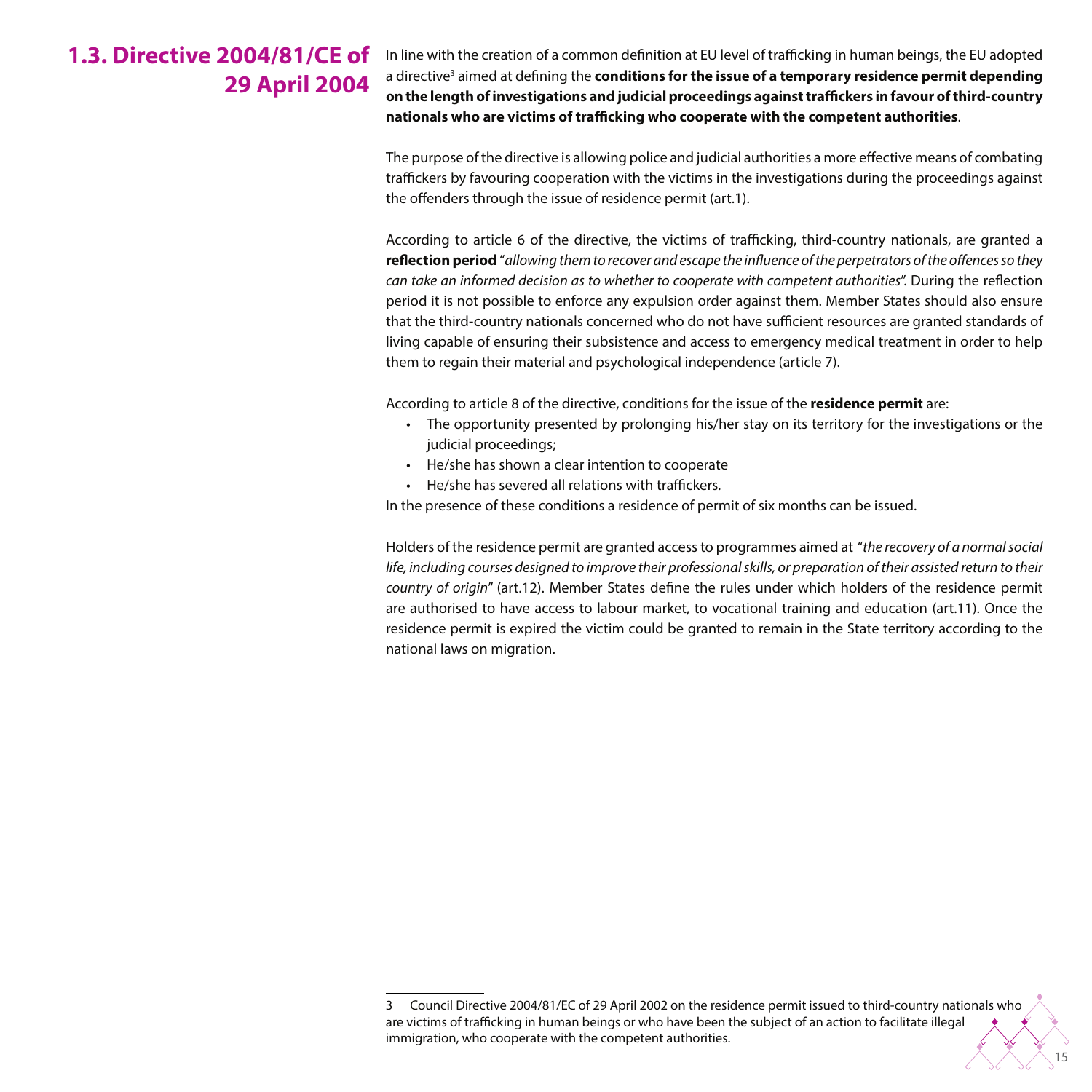# **PART II THE EU POLICY FRAMEWORK FOR PREVENTING AND COMBATING TRAFFICKING AND PROTECTING HUMAN RIGHTS OF VICTIMS**

# **2.1 The European Union action towards the eradication of trafficking in human beings**

The commitment of the European Union to address trafficking in human beings is reflected in several political and legal initiatives implemented since the establishment, with the Maastricht Treaty (1992), of the so called "*third pillar*" dedicated to "Justice and Home Affairs" (JHA) in order to advance **cooperation between Member States in criminal and justice fields**.

Furthermore, the EU counter trafficking policy has become a relevant issue not only in the area of Freedom, Security and Justice but also in the fields **of gender quality, employment and social affairs**. One of the five priorities of the Strategy for equality between women and men 2010-2015 includes "*dignity, integrity and end to gender based violence*"4 .

Since 1996 funding has been allocated for the implementation of transnational projects promoting prevention and fight against trafficking in human beings in EU member States.

Key policy documents of the EU strategy against Trafficking in human beings:

- • *Colombo Svevo Report "On trafficking in human beings", European Parliament, Committee on Civil Liberties and Internal Affairs. A4-1326/95 (14 December 1995)*
- • *Communication from the Commission to the Council and the European Parliament "On trafficking in women for the purpose of sexual exploitation", COM (1996) 567*
- • *Communication from the Commission to the Council and the European Parliament "For further actions in the fight against trafficking in women", COM (1998) 726*
- • *COM (2000)85*
- • *"Brussels declaration on preventing and combating trafficking in human beings" European Conference on Preventing and Combating Trafficking in Human beings- Global Challenge for the 21 Century, Brussels 18-20 September 2000.*
- • *Communication from the Commission to the Council and the European Parliament "On Fighting trafficking in human beings: an integrated approach and proposals for an action plan" (COM(2005) 514 final*
- • *"The EU Plan on best practices, standards and procedures for combating and preventing trafficking in human beings" (2005/C 311/01)*

On the 19 June 2012 the European Commission adopted with the **Communication COM(2012)286 a new Strategy for the period 2012- 2016 towards the eradication of trafficking in human beings**. The main goal of this new policy instrument is to support and complement the transposition and implementation of the Directive 2011/36/EU on preventing and combating trafficking in human beings and protect its victims. In accordance with the approach of the new directive 2011/36/EU and of the Council of Europe Convention on Action against trafficking in human beings, the strategy identifies **five priorities of the multidisciplinary policy of the European Union** and ensures an human right and gender oriented perspective. The five priorities are as follows:

- **A. Identifying, protecting and assisting victims of trafficking**
- **B. Stepping up the prevention of trafficking in human beings**
- **C. Increased prosecution of traffickers**



COM(2010)491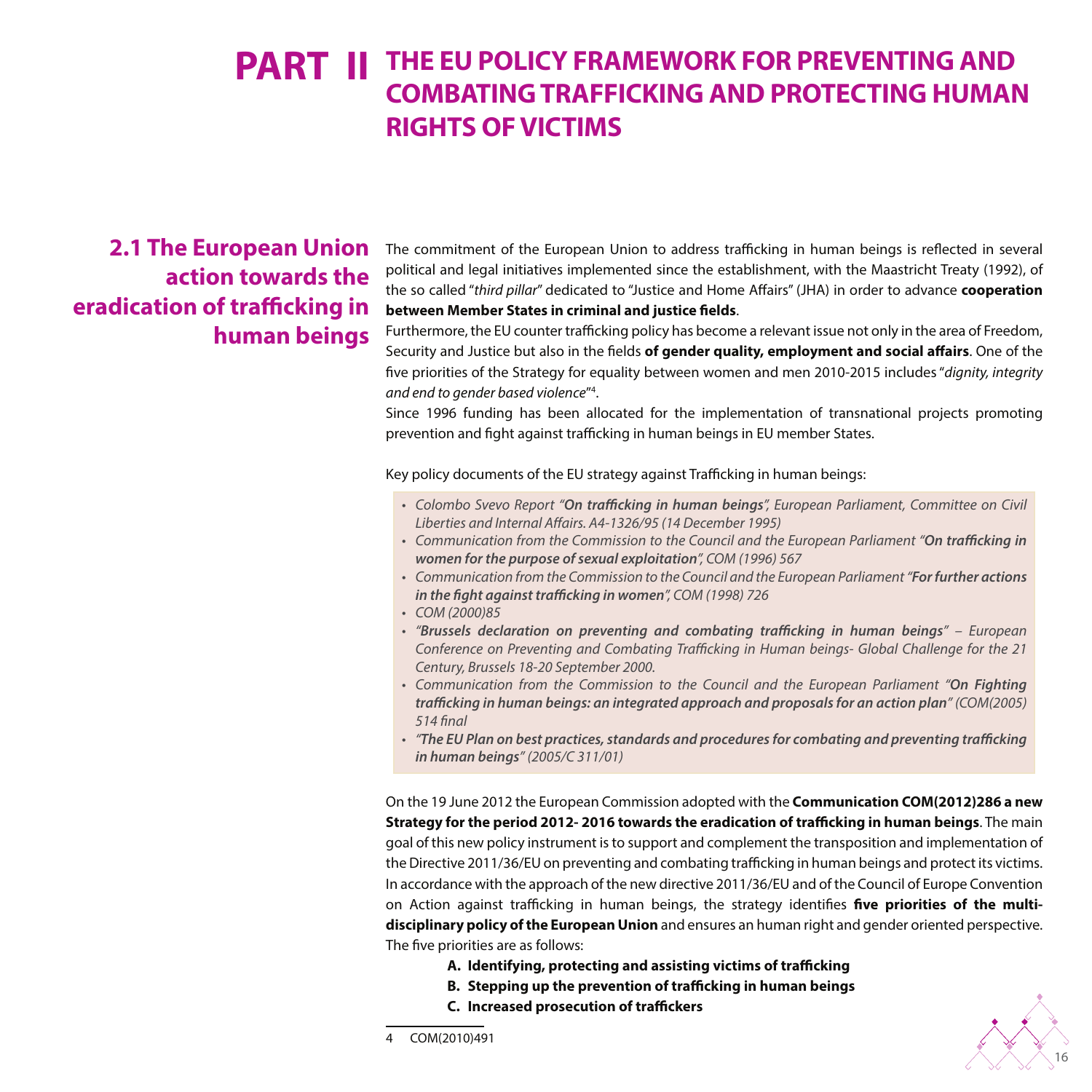- **D. Enhanced coordination and cooperation among key actors and policy coherence**
- **E. Increased knowledge of and effective response to emerging concerns related to all forms of trafficking in human beings**

The first three priorities are coherent with to the so called "*three Ps*" approach and address measures in relation to **victim Protection, Prevention and Prosecution of traffickers**. The last two deal with horizontal issues such as **enhancement of coordination and cooperation** among public and private entities working to prevent, combat and protect victims and **increasing the knowledge** of the changing patterns of demand and supply of all forms of exploitation linked to trafficking.

The main responsibility for addressing trafficking in human beings lies with the national Governments while the EU intends to complement and support the action of Member States and civil society organisation. For each priority the European Commission plans a **set of actions** to be carried out over the period 2012-2016 in cooperation with Member States, EU agencies, International organisations and NGOs.

The framework of the existing EU policy measures against trafficking is complemented by other key instruments:

- • The **EU anti-trafficking day** on 18th October every year;
- • The **EU Anti-trafficking Coordinator** who is expected to improve coordination and coherence between different actors involved in anti-trafficking policies (EU institutions, EU agencies, Member States and NGOs);
- • The **Experts' Group on trafficking in Human Beings** with the function of providing expertice and advice on specific issues
- • a **thematic website5** .

*The European Commission lauched in 2010 a website devoted to combatig trafficking in human beings: http://ec.europa.eu/anti-trafficking*

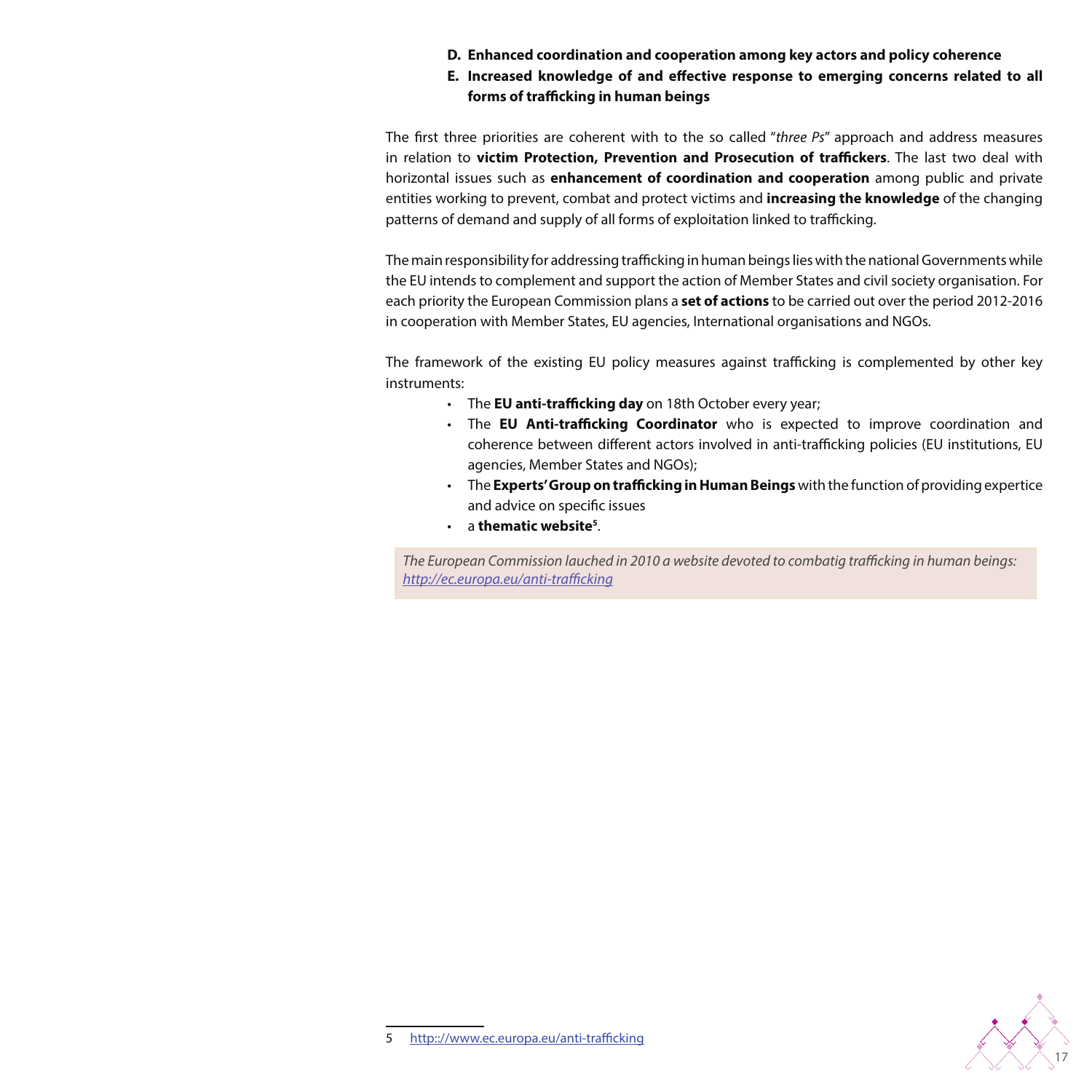# **2.2 Priority A.** Identifying, protecting and assisting victims of trafficking

According to international Conventions and to the Charter of the fundamental rights of the European Union, practices connected to trafficking in human beings represent a serious violation of individual freedom and dignity of the victims of such crime. As a consequence, **respect for fundamentals rights** of trafficked persons should be the core approach of all efforts to prevent andcombat trafficking.

Trafficking for sexual exploitation, including prostitution, is also a form of gender based discrimination and violence against women and girls. Anti-trafficking strategy and measures therefore should **address gender-based discrimination and violence** and promote gender equality and respect for the dignity of all human beings regardless of their gender, race, religion, sexual orientation.

*As the* **EU Experts' Group report** *outlines, so far States have concentrated predominantly on measures in the area of crime control and migration policies, rather than on victim's assistance and protection. The neglect of the area of assistance and protection to trafficked persons forms both an obstacle to effectively address trafficking and falls short of the obligations that States have under international human rights law according to which trafficked persons should have access to protection, assistance and adequate compensation for their violated rights.*

*According to the Experts' Group a counter-trafficking strategy that takes due account of the human rights of the trafficked person should:* 

- • *consider trafficked person as a holder of rights. This includes minimum standards of treatment that all trafficked persons are entitled to as well as responsibilities of the institutional organisations;*
- • *consider trafficked persons as active subjects seeking for a change in their situation as well as victims of a crime and of a serious breach of human rights for which they are entitled to receive adequate compensation;*
- • *guarantee assistance and support together with strategies aimed at empowering victims and favouring their social inclusion, development, participation;*
- be aimed at providing remedies to the violations of the human rights creating conditions in which *trafficking can occur.*

The first priority of the EU strategy 2012-2016 focuses on two main concerns regarding victim protection: improve **mechanisms of identification** of potential victims and ensure the enforcement of **measures to assist and socially include** victims of trafficking.

The EU strategy identifies **"five broad needs of victims"** that law enforcement authorities should attend: respect and recognition, assistance, protection, access to justice and compensation. The five broad needs are consistent with the legal requirements for victims of trafficking in human beings regulated in the directive 2011/36/EU which is currently in the process of transposition in all Member States.

**The identification of victims is still difficult in all Member States**. Trafficked persons may be identified either by government actors and law enforcement or by NGOs, local social-welfare organisations, labour unions, labour inspections and other labour –related agencies. However in the majority of the EU countries specific means for identifying the victims are insufficient and suitable training and information should be provided to all actors who can be in contact with the victims. Particular attention should be ensured to the identification and assistance of trafficked children especially because of the difficulty in establishing the relationship with the adult accompanying them and their age and personal information. As soon as the competent authorities have a reasonable-grounds indication for believing that a personmight be a victim of trafficking, he/she will receive information on his/her rights to assistance and protection, including the right to obtain a reflection period and a temporary or permanent residence permit.

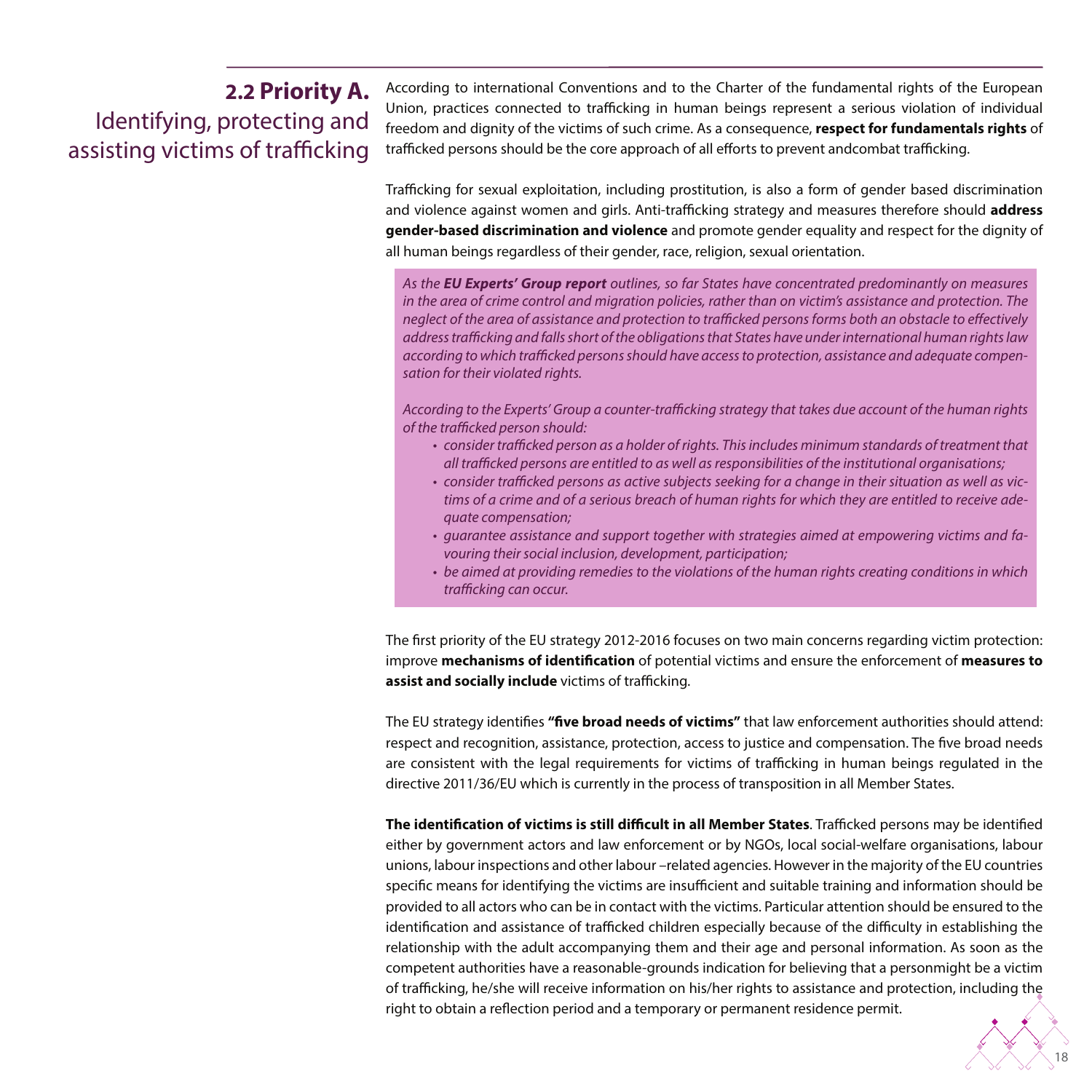*In order to establish contacts with presumed trafficked persons and to build the necessary confidence and trust, outreach work, drop-in centres and hotlines should be developed. This is particularly important since research indicates that only a limited number of trafficked persons are identified by law enforcement agencies. The majority of trafficked persons seem to be identified through outreach work of NGOs, local authorities, hotlines, clients, colleagues and other citizens.*

Recommendation number 91 of the EU Experts Group

The aim of mechanisms of protection and assistance is to safeguard the human rights of victims **by enabling the victims to recover and escape from their traffickers**, to avoid further victimisation and to encourage them to act as witnesses in criminal proceedings against the perpetrators. **As part of protection measures victims of trafficking should be protected from prosecution or punishment** for criminal activities such as the use of false documents, or offences under legislation on prostitution or immigration, that they have been compelled to commit as a direct consequence of being subject to trafficking (art.8, Directive 2011/36/EU). In order to support the re-integration and reduce the risk of re-trafficking, re-integration programmes should be aimed at empowering the victims by developing their capacity to attain economic independence through the provision of vocational training and job opportunities. Access to and provision of shelter protection and assistance to victims require that NGOs and services providers are timely and adequately funded by Member States.

*Member States should establish appropriate structures for providing assistance and protection to trafficked persons. This should include at the minimum safe and appropriate accommodation, counselling, health care, free legal assistance, education, vocational and employment opportunities. All services must be provided on a voluntary and confidential basis, in a non-discriminatory and non-judgmental manner and in compliance with a number of basic principles derived from international human rights norms, in particular the respect for privacy, confidentiality, self-determination and freedom of movement.*

Raccomendation number 99 of the Experts' Group

*Member States should recognise the importance of a variety of service providers working with trafficked persons, including the NGO sector, and should adequately support, co-operate with and timely and transparently fund them. Memoranda of understanding and/or contracts between governmental and non governmental agencies should clarify the roles of the different actors.*

Recommendation number 100 of the Experts' Group

*Service providers for trafficked persons should develop standards, based on clear and measurable indicators, to regularly monitor and assess the quality and the suitability of their services and their performance. The EU should support the development of such standards as well as transnational co-operation between service providers.*

Recommendation number 102 of the Experts' Group

Assistance and protection measures to victims must be provided by Member States whether or not the perpetrator is identified, prosecuted or convicted and not made conditional on the victim's willingness to cooperate in the criminal investigation/prosecution against traffickers (art.11, directive 2011/36/EU). The practical implementation of such measures should, on the basis of an individual assessment, take into account the circumstances, cultural context and needs of the person concerned. According with the new EU Directive "*Assistance and support measures should also be gender-specific where appropriate*".

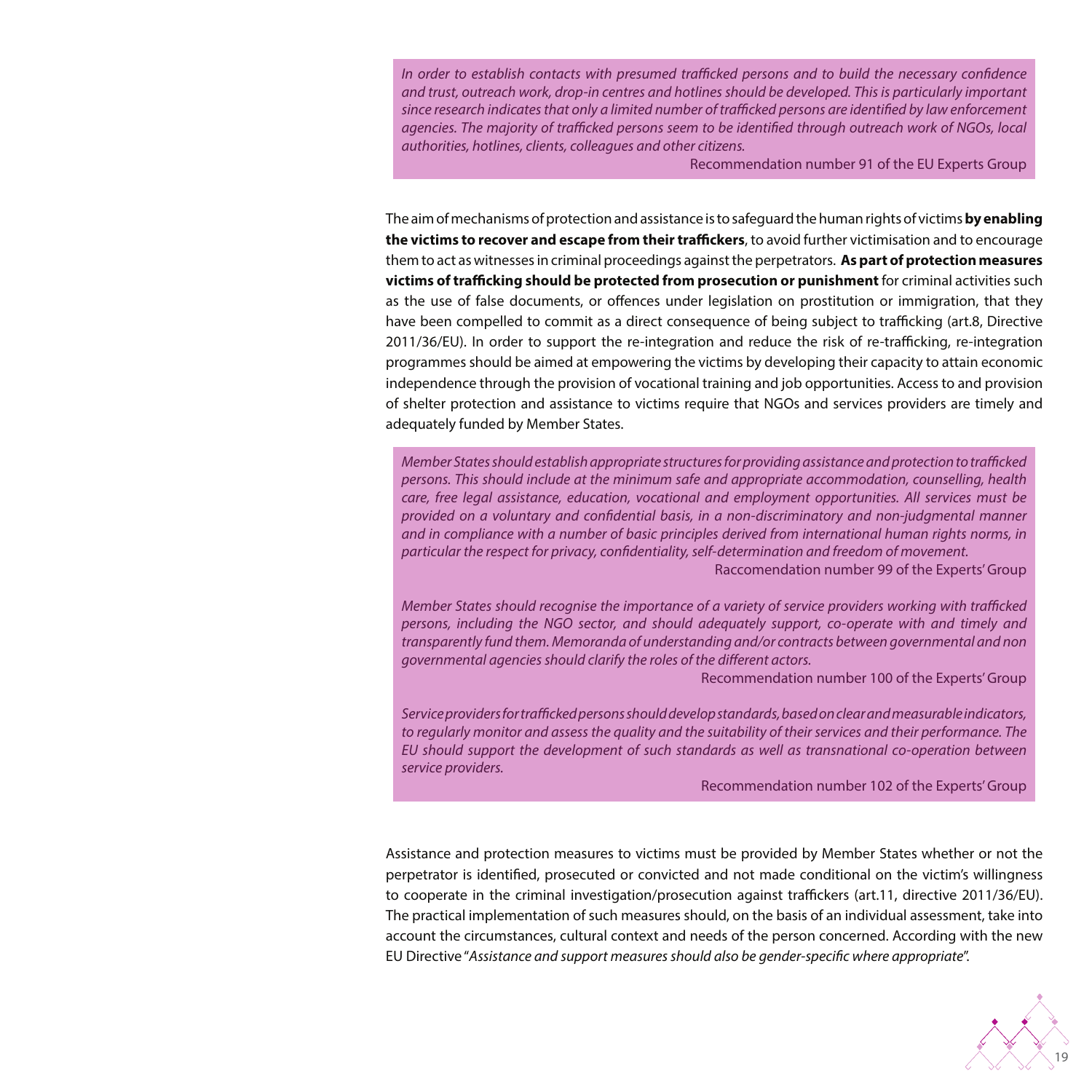*Return and social assistance programmes should aim at the empowerment and social inclusion of the trafficked person, whereby empowerment is defined as the process through which an individual can develop her/his ability to stand independently, make her/his own decisions and show control over her/his life.*

Recommendation number 112 of the EU Experts' Group

*Return and social assistance programs should rest on the following principles: voluntariness; protection of privacy and safety;167 strict protection of the confidentiality of the relation between the service provider and the trafficked person; non-stigmatisation; freedom of movement of the trafficked person;168 the treatment of trafficked persons in a respectful, non judgmental and non moralizing or patronizing way; the needs, views and concerns of the trafficked person should be at the centre. Elements of such programmes should be an individual needs assessment; regularization of the documentation status of the person concerned; appropriate housing; health care; psychological assistance; legal aid; assistance in finding viable means of existence; and support of self-organisation.*

Recommendation number 113 of the EU Experts' Group

Testifying victims are an essential resource in the judiciary action against traffickers, but in the light of the risks and threats, witness protection measures should include the provision of shelter or "*safe house*" accommodation, change of identity, re-location, special measures of safety and funding. If necessary, these measures should be extended to the victim's family. After having testified in the criminal proceedings, return of the victim to her/his country of origin should be carried out only after having considered risks deriving from the victims' cooperation in testifying against traffickers.

An approach based on protection of human rights of the victims must take into consideration the need of creating effective mechanisms for compensation for the suffered abuse.

*According to the Experts' Group, compensation is one of the essential phase for social –re-integration of victims. However, the possibilities of obtaining adequate compensation are not well developed at European level. A joint effort of the EU could show trafficked persons a special sign of support.*

*Provisions to enable trafficked persons to get compensation, in both civil and criminal proceedings, as well as through State compensation schemes, should include the right to free legal advice and assistance and a stay of deportation while such proceedings are in progress.* 

Recommendation number 128 of the Experts' Group

20

**Within the priority "identifying, protecting and assisting victims of trafficking", the EU strategy 2012-2016 against trafficking is focused on four actions as follows:**

#### **Action 1: Establishment of National and Transnational Referral Mechanisms**

The mechanism is intended to establish procedures to better identify, refer, protect and assist victims and include all relevant public authorities and civil society. Member Stateshave already committed to establishing this mechanism by the end of 2012. The Commission intends to develop guidelines on how to further develop such national mechanisms and a model for an EU transnational referral mechanism.

#### *A***ction 2: Identification of victims**

The identification process and criteria used generally differ between the Member States. Few Member States have regulated by law the identification process. Some of theme use guidelines and indicators developed by international organisation (e.g. ILO, IOM), others refer to memoranda of understanding with non governmental organisations involvedin the procedure. The Commission intends to support the development of guidelines to better identify victims of trafficking in human beings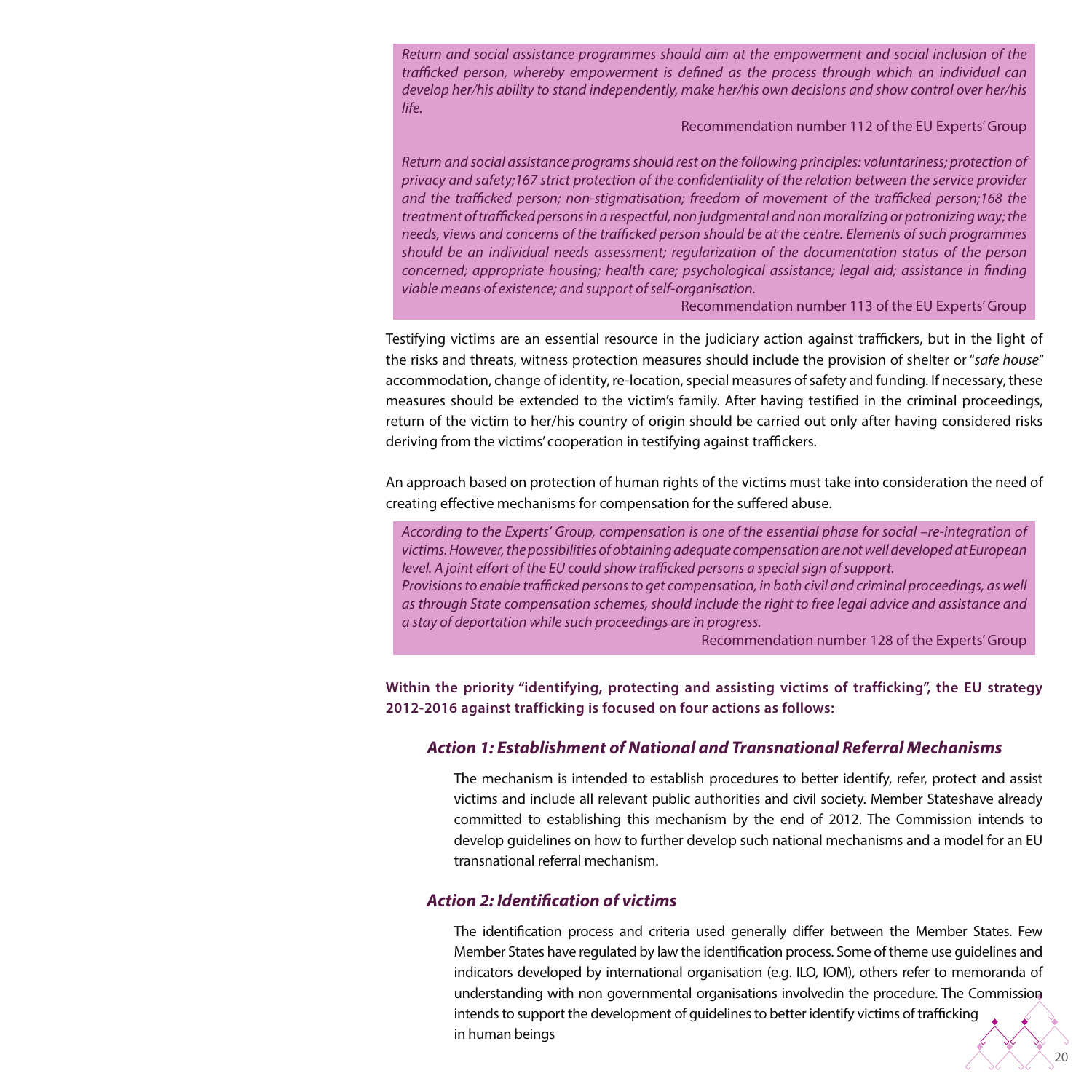#### **Action 3: Protection of Child Victims of trafficking**

Children are particularly vulnerable to victimisation and revictimisation. To better protect children general provisions on assistance, support and protection measures for child victims of trafficking in human beings should be defined and enforced. The Commission intends to develop guidelines on child protection systems.

#### **Action 4: Provision of Information on the Rights of Victims**

Many victims face problems in contacting the appropriate authorities and organisations in order to receive clear information on their rights to assistance and protection under the EU law. The Commission intends to provide clear, user-friendly information and help Member State to disseminate at national level.

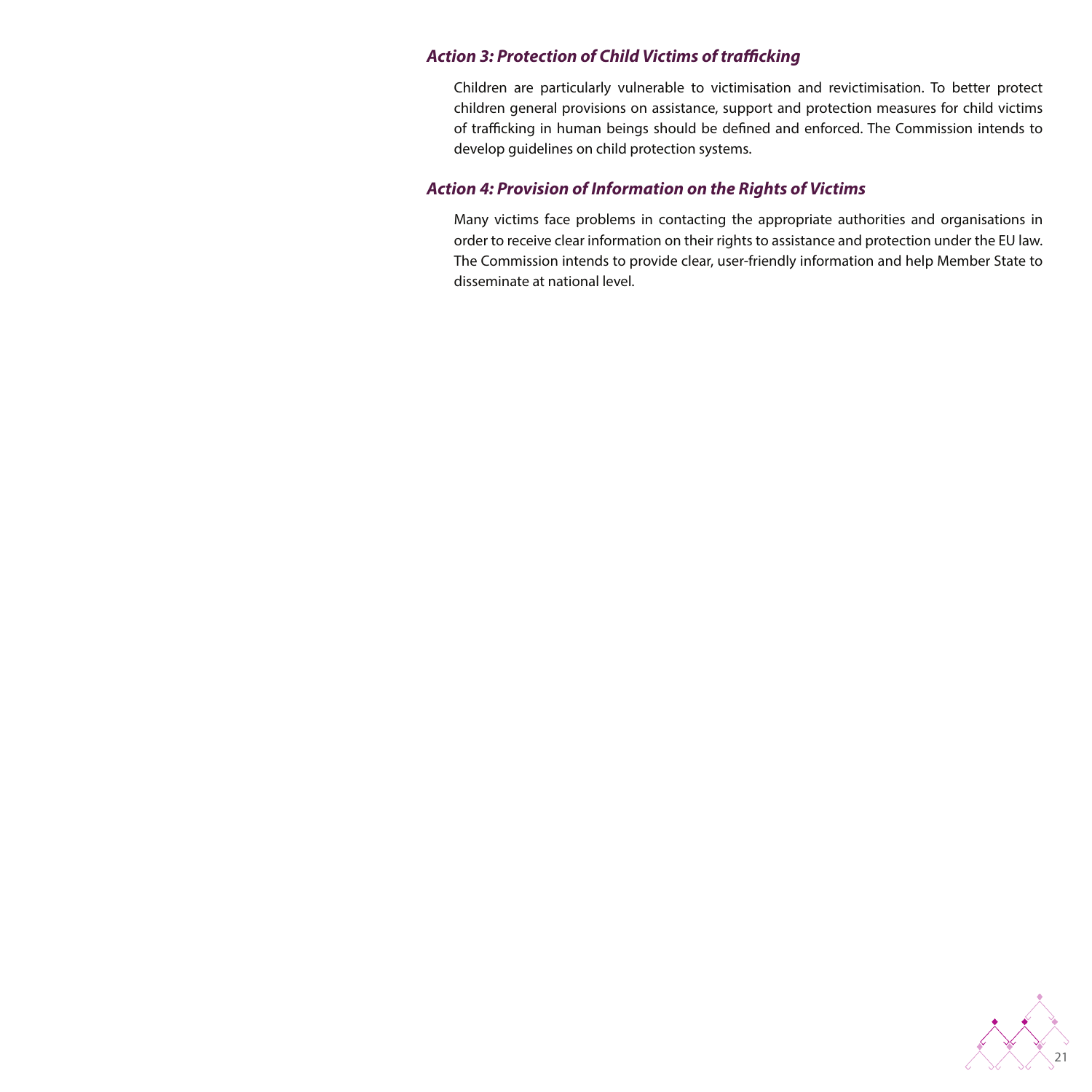# **2.3 Priority B.** Stepping up the prevention of trafficking in human beings

According to article 18 of the EU directive prevention of trafficking includes three areas of intervention:

- prevention through **public awareness and education**
- prevention through **training** of key actors
- • prevention through **reduction of demand**

Prevention policies generates proactive and positive obligation on the relevant actors with respect to the need to address vulnerability of trafficking by ensuring alternatives for those potentiallyat risk of being trafficked.

#### **The gender approach**

The new Directive adopts a broader perspective on the issue of human trafficking and requires member Countries to take another step towards this gross violation of fundamental rights, explicitly linking it to the comprehensive commitment for equality between women and men. Gender inequalities, social exclusion and poverty make women and children more vulnerable to sexual and economic exploitation and to trafficking. Women are often marginalised before becoming victim of trafficking and find themselves in situation of poverty, unemployment and abuse. The new EU strategy includes the fight of genderbased violence and patriarchal structures through the adoption of legislative and political measures for the promotion of equal opportunities and the eradication of all forms of gender-based discrimination. In this framework a key aspect in addressing the root causes of trafficking is the effort to guarantee empowerment of women in their societies, in particular, by adopting measures promoting social, economic and educational development in order to tackle poverty and marginalisation that put women at greater risk of falling victims of traffickers.

*This aspect of the EU strategy is particularly important for Aretusa as it recognises the need and the opportunity to link anti-trafficking policies with the fight against discrimination which makes women particularly vulnerable to such a violation of the fundamental rights of the person. Organisations belonging to Aretusa have embraced this approach and included it in their Charter of Principles. To this end Aretusa is committed to promoting the involvement of women associations and equal opportunities agencies of public institutions for drafting and implementing strategies of prevention aimed at tackling and eradicating discrimination, marginalisation and social exclusion.*

*Member States should reduce vulnerability for trafficking by adopting measures to:*

- • *ensure that appropriate legal documentation for birth, citizenship and marriage is provided and made available to all persons;*
- • *combat violence and discrimination against women, e.g. by encouraging gender sensitisation and equal respectful relationships between the sexes;*
- • *ensure women equal access to and control over economic and financial resources, including the promotion of flexible financing and access to credit, including micro-credit with low interest for socially vulnerable women;*
- • *combat all forms of discrimination against minorities, including the development of programmes that offer livelihood options, basic education, literacy, and reduce barriers to entrepreneurship*  Recommendation number 50 of the Experts' Group

#### **The demand**

Trafficking is a criminal industry based on the market principles of supply and demand. As stated in the UN Protocol (art.9), in the Council of Europe convention (art.6) and the new directive (art.18), prevention measure should address not only the supply side (inequality, poverty, violence) but also the **demand of**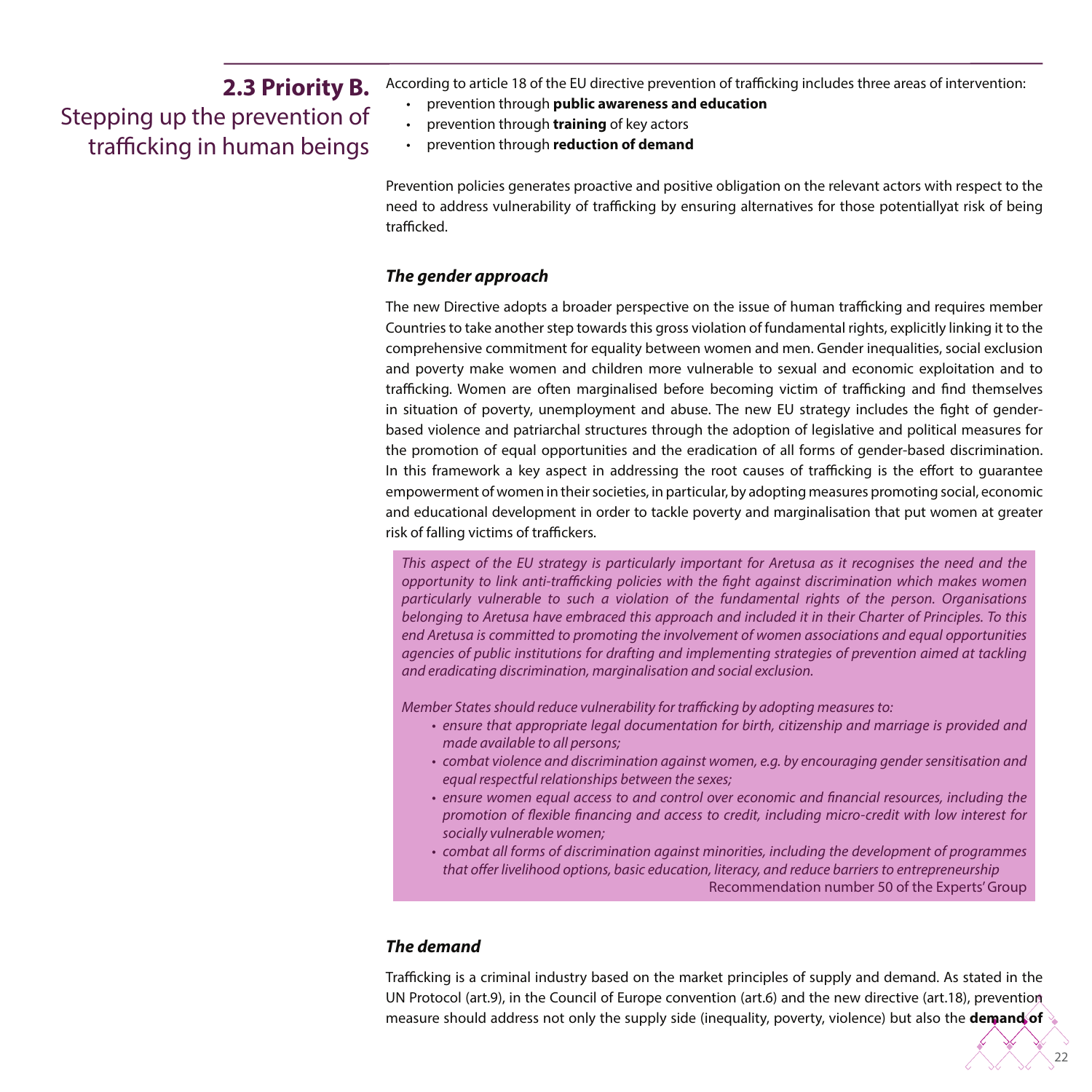**sexual and economic exploitation** (cheap, low-skilled and easily disposable labour), targeting consumers and users of services.

One of the main causes of the sex exploitation, which is often the final aim of trafficking, is that the demand for prostitution is still tolerated and considered as inevitable. Prostitution is seen as a cultural institution in our societies – exactly the same way slavery and serfdom have been conceived in former times. Men assuming the right to purchase another human being fuel the market of prostitution and of trafficking. There is a clear link between prostitution and human trafficking: the market – sex buyers - constantly demand new women and young girls and boys.

As stated by the EU directive (art.18,4) to effectively discourage the demand Member States can consider to take measures to establish as a criminal offence the use of service which are objective of the exploitation in the framework of trafficking.

In the Charter of Principle of Aretusa network all member organisations state that prevention actions must not be mere information and awareness raising campaigns but they must also entail interventions aimed at discouraging the demand, in particular with educational programmes on equality between men and women and on the dignity of the individual.

#### **Research**

Effective prevention measures require research and analysis on qualitative and quantitative features of trafficking in human beings, on the structure of criminal organisations and on the methods of exploitation. A crucial component in the counter-trafficking response is a further research and analysis of the demand and an examination of methods by which the demand of clients can be effectively reduced. Research should also focus specifically on the needs an vulnerability of children

#### **Awareness raising activities**

Awareness raising campaigns should be aimed at relevant target groups, including potential victims, policy makers, law enforcement officers, diplomatic and consular personnel and other relevant public officials. The campaigns must be realistic and factual concerning the possibilities of legal migration and foreign employment opportunities and of the potential risks posed by the use of irregular migration methods. Information material should be displayed in the consular and visa sections of the State diplomatic missions and copies should also be enclosed in any postal visa applications.

On raising awareness campaigns, the Experts' Groups says *"Awareness raising campaigns should be embedded in a comprehensive strategy, complementary to advocacy for human rights, gender equality, self-empowerment and human dignity.* 

*They should be educative, convey empowering and gender-sensitive messages, with aspects of interactivity, and be based on an assessment of the interests of the respective target groups."*

#### **Training**

Specialised training should be set up which targets police investigators, prosecutors and personnel of governmental and non governmental organisations in order to improve skills on identification of the

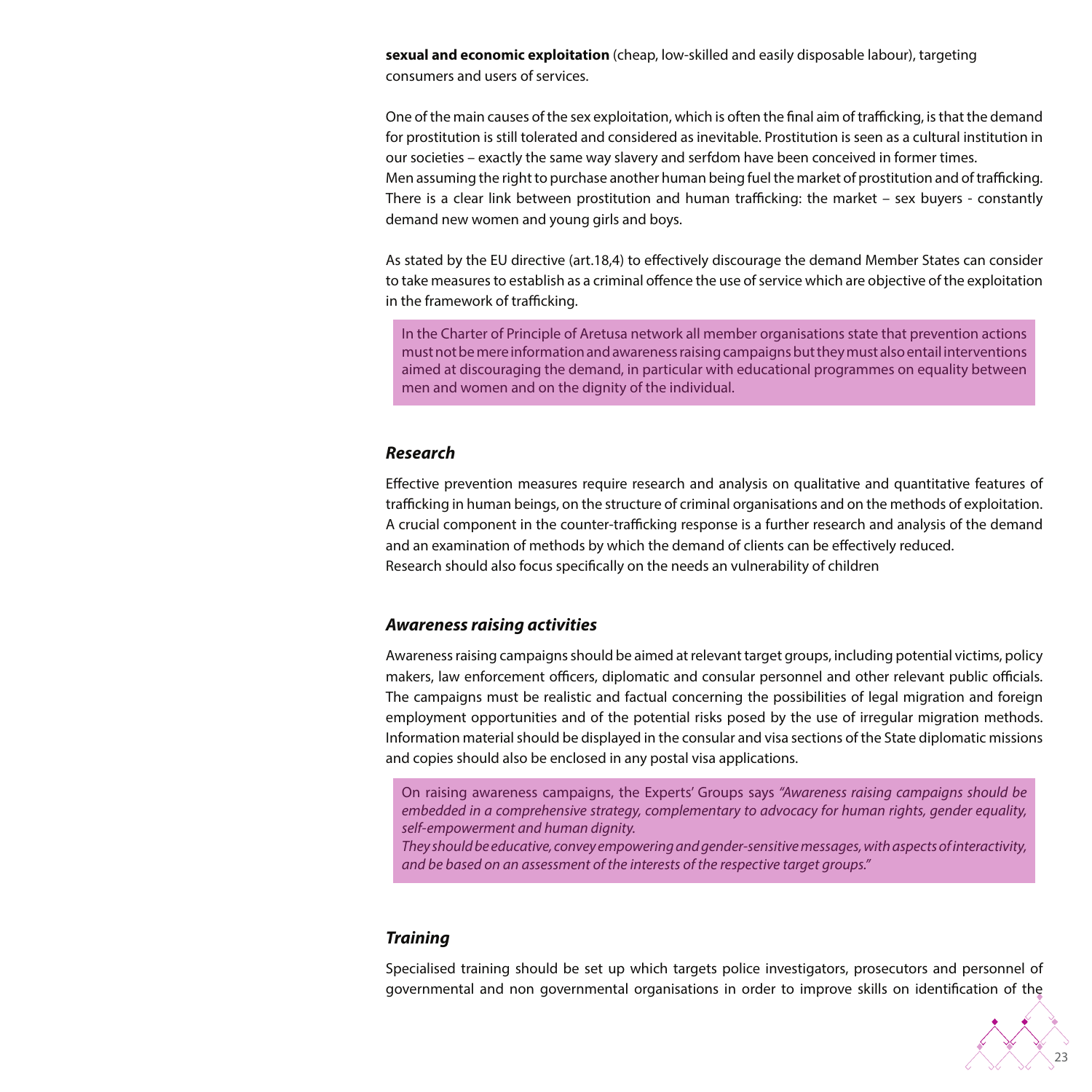victims, especially by use of pro-active intelligence led investigative tactics, and their treatment. Training of the law enforcement and judicial personnel should have a multi-disciplinary and human rights approach and should focus, in particular on the immediate needs and treatment of victims.

Specific training programmes aimed at front-line personnel should be developed that are designed to enable them to recognise indicators of trafficking and related crimes and to fully realise their potential to identify and rescue victims.

Teaching modules in schools should be developed that are aimed at informing pupils and students of human rights and gender issues and at teaching specifically the modus operandi and dangers presented by trafficking crime.

*A training component should be included in all counter-trafficking national action plans. Moreover, regional anti-trafficking and European modules should be developed and mainstreamed into the regular curricula of all relevant actors.* 

Recommendation number 65 of the Experts' Group

*Training should target a wide scope of actors and be delivered by a variety of agencies. All training should contain a general as well as a specific part tailor made for the targeted actors. Multi-actor training is indispensable to ensure a coordinated and multi-disciplinary approach. All training should be delivered by multi-disciplinary teams, especially with the participation of NGOs.* 

Recommendation number 66 of the Experts' Group

**Within the priority "stepping up the prevention on trafficking human beings", the EU strategy 2012-2016 against trafficking is focused on three actions as follows:** 

#### **Action 1: Understanding and reducing the demand**

A common objective of the counter trafficking action should be the reduction of the demand of services and sexual services and performances and of underpaid labour through information and awareness raising campaigns. In this framework the Commission intends to fund research on reducing the demand for and supply of services and goods by victims of trafficking and on the legal measures that some Member States have taken to criminalise the use of services of trafficking in human beings.

#### **Action 2: Promote the establishment of a Private Sector Platform**

Cooperation with the private sector is also essential in order to reduce the demand for trafficking in human beings and to develop supply chains that do not involve trafficking in human beings. The Commission intends to establish an European Business coalition against trafficking in human beings.

#### **Action 3: EU–wide Awareness Raising Activities and Prevention Programmes**

The Commission intends analyse prevention initiatives already in place to target trafficking carried out in different Member States by various actors.

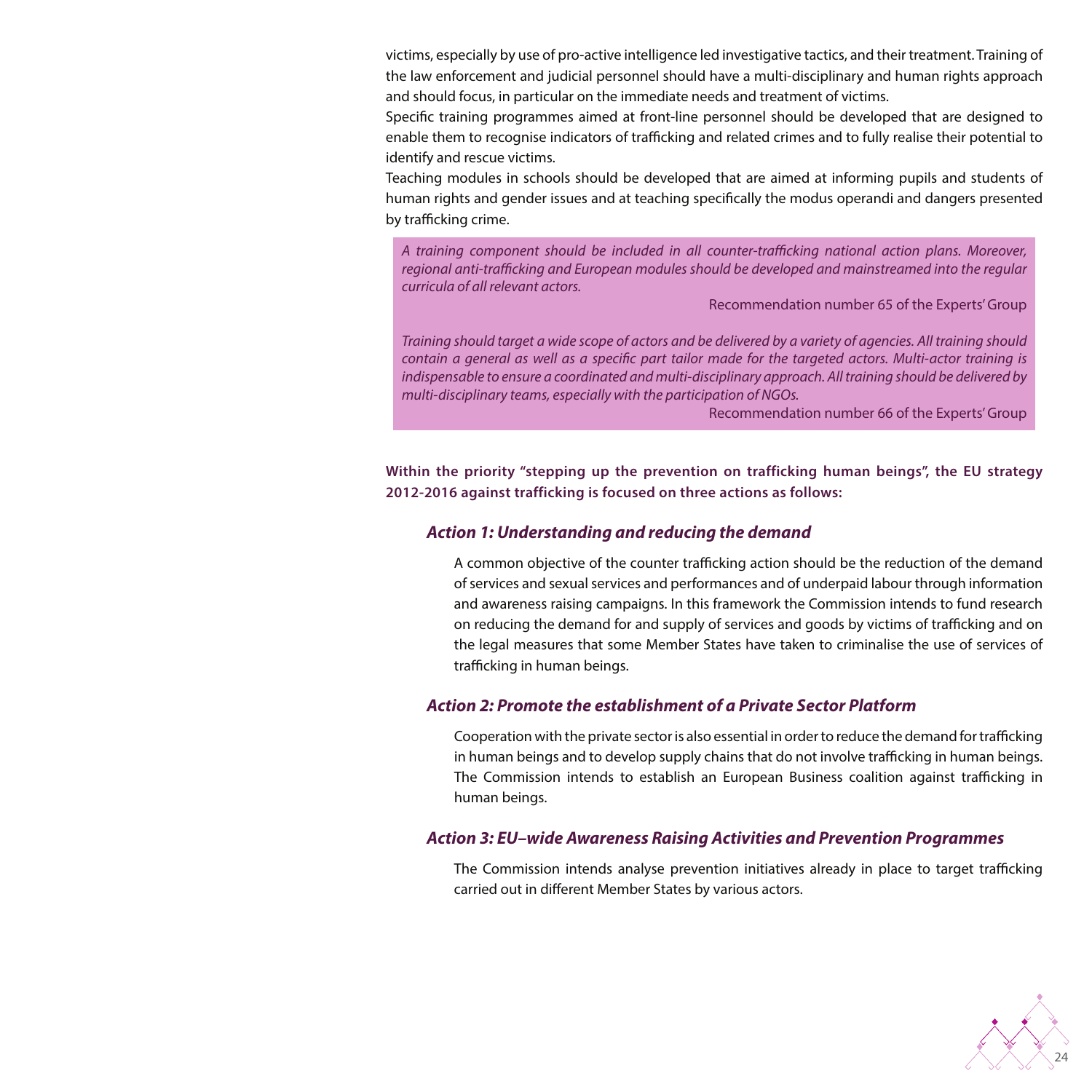# **2.4 Priority C.** Increased prosecution of traffickers

The first step towards a greater and more effective commitment of police and judicial authorities is the **harmonisation of national law in criminalizing trafficking** in human beings according to the minimum standards of the Directive 2011/36/EU. The new strategy highlights that despite the progress made in terms of criminalisation of the offence of trafficking the total number of cases prosecuted in the EU remains low.

#### **The reduction of the invisibility of exploitation**

Special investigation techniques, also administrative, should be deployed specifically to combat criminal organisations connected to trafficking that are hidden behind non criminal activities. Within the countries of destination, it is essential to implement measures to reduce the "*invisibility of exploitation*" such as a multi-agency programme of monitoring, administrative controls and intelligence gathering within the sex and labour markets. Police, health, employment, other concerned public officials and international, governmental and non governmental organisations should work together to impose high visibility of exploitation.

#### **Cyber crime**

An integrant part of the reduction of the invisibility of exploitation should be the monitoring of illegal use of the Internet, especially in the commercial sex industry.

**Within the priority "increased prosecution of trafickers", the EU strategy 2012-2016 against trafficking is focused on four actions as follows:**

#### **Action 1: Establishment of National Multidisciplinary Law Enforcement Units**

The Commission calls Member States to establish national multidisciplinary law-enforcement units on human trafficking.

#### **Action 2: Ensuring Proactive Financial Investigation**

The Commission calls Member States to proactively conduct financial investigations on trafficking cases.

#### **Action 3: Increasing cross-border police and judicial Cooperation**

The Commission calls Member States to create where relevant joint investigation teams and involve Europol and Eurojustin all cross-border trafficking cases and to make use of EU agencies such as Europol and Eurojust.

#### **Action 4: Increasing Cooperation beyond borders**

The Commission intends to foster regional cooperation on trafficking in human beings along routes from East to the EU.

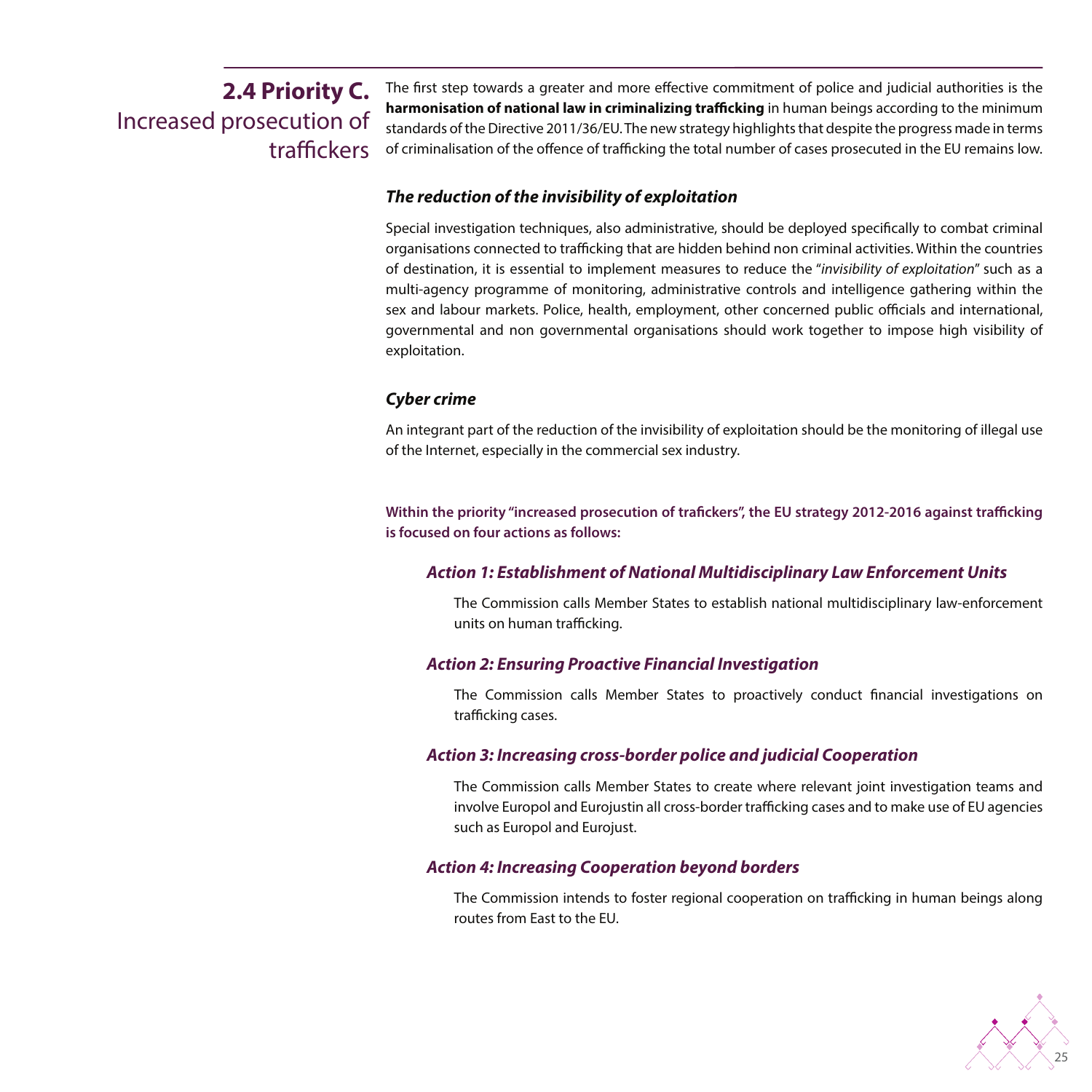**2.5 Priority D.** Enhanced coordination and cooperation among key actors and policy coherence

All actors committed to combating and preventing trafficking in human beings should adopt suitable measures in order to intensify their cooperation and exchange of information with a view to achieving a better coordinated response.

*To effectively address trafficking in human beings a holistic and integrated approach is needed based on respect for and promotion of human rights. In order to realize such an approach multidisciplinary co-operation and co-ordination between all involved actors and stakeholders, including civil society and labour organisations, are crucial. The aim should be to develop an integrated policy covering the different fields and levels on which action is required. To this end governments should establish efficient co-ordination and co-operation structures at the political and operational level.* 

Recommendation number 15 of the EU Experts' Group

Mechanisms of cooperation and coordination should operate on two levels – a European level and a national level. Member States are called to establish the National Rapporteur aiming at carrying out assessment of trends and measuring the impact of anti-trafficking measures. In 2009 the informal EU network of National Rapporteurs was established by the Commission.

The Experts' Group report outlines that ineffectiveness of the anti-trafficking policies are due to the lack of a formalised coordination structure at national level. The report, defines the National Referral Mechanism as "*cooperative framework through which state actors fulfil their obligations to protect and promote human rights of trafficked persons and co-coordinate their efforts in a strategic partnership with civil society.*" This cooperative framework can work to help improve national policies and procedures on a broad range of victim related issues such as residence and repatriation regulations, victim compensation and witness protection. The National Referral Mechanism can establish national plans of action and can set benchmarks to assess whether goals are being met.

Coupled with a National Referral Mechanism Member States should establish a governmental coordination structure consisting of a National Governmental Coordinator and a cross-sector and multidisciplinary Round Table to develop, coordinate, monitor and evaluate national action plans and policies. One of the tasks of the Round Table should be to develop a quick and "*light weight*" mechanism to address individual complaints with regard to the proper identification and assistance of trafficked persons.

Recommendation number 31 of the Experts Group

**Within the priority "Enahnced coordination and cooperation among key actors and policy coherence", the EU strategy 2012-2016 against trafficking is focused on four actions as follows:** 

#### **Action 1: Strengthening the EU network of National Rapporteurs or Equivalent Mechanisms**

In order to support the work of national rapporteurs the Commission is working to strengthen the coordination at EU level by establishing an informal network.

#### **Action 2: Coordinating EU external Policy Activities**

The EU's external policy is part of the strategy against trafficking, especially in order to foster mechanisms to prevent trafficking and ensure respect of human rights in origin countries.

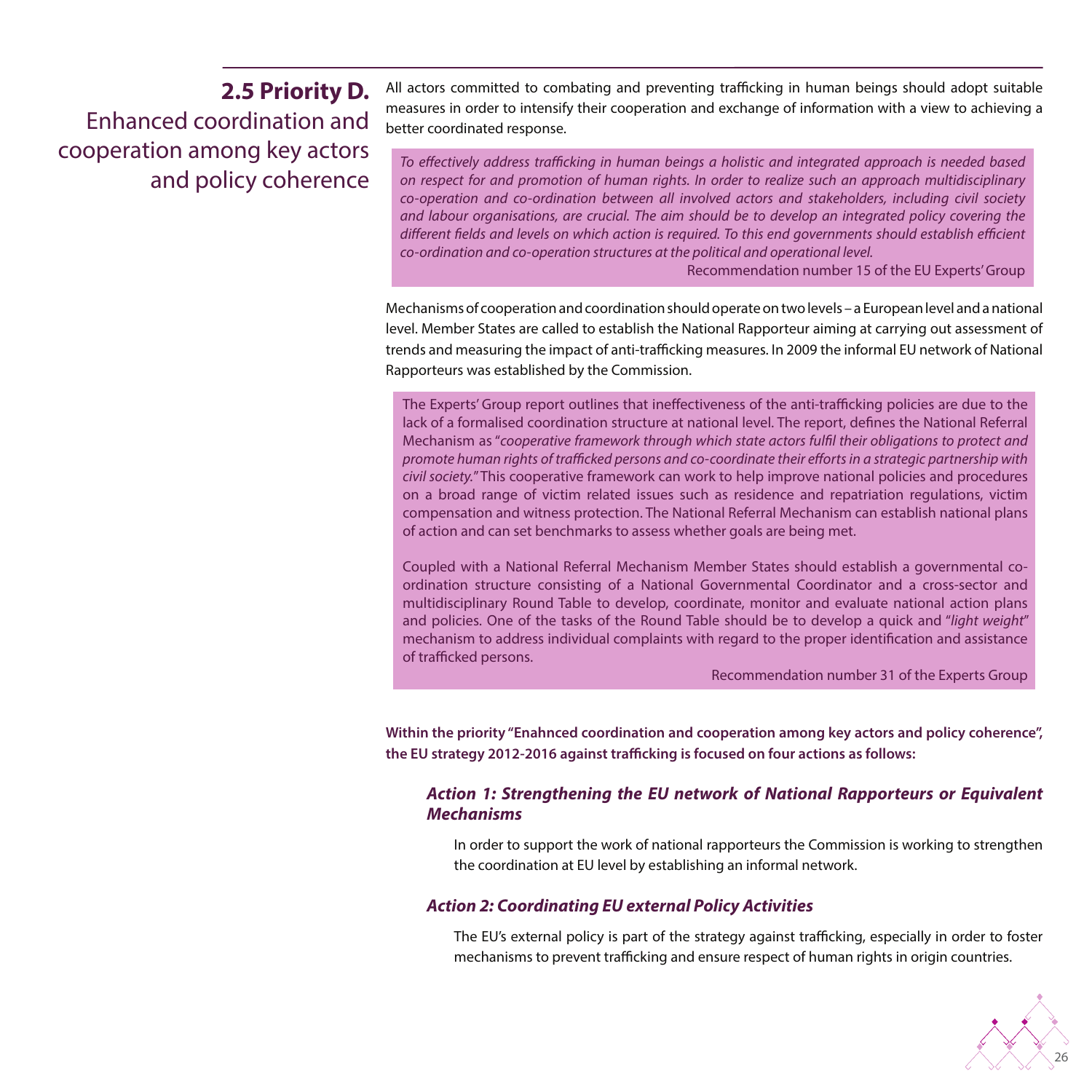#### **Action 3: Promoting the establishment of a Civil Society Platform**

The Commission is working to enhance cooperation among service providers working on victim protection by establishing a platform on civil society organisations.

#### **Action 4: Reviewing projects funded by the EU**

To improve effectiveness and coherence of the EU strategy the Commission intends to review the projects carried out with the financial support of the EU.

#### **Action 5: Strenghten the fundamental rights in anti-trafficking policy and related actions**

The European Union Agency for Fundamental Rights will play a key role in strengthening existing instruments to mainstreaming fundamental rights in anti-trafficking policy. A handbook to assist Member States in addressing fundamental rights will be drafted and disseminated.

#### **Action 6: Coordination training needs in a Multidisciplinary context**

The Commission intends to focus its effort to reinforce training mechanisms on judiciary and cross-border law enforcement.

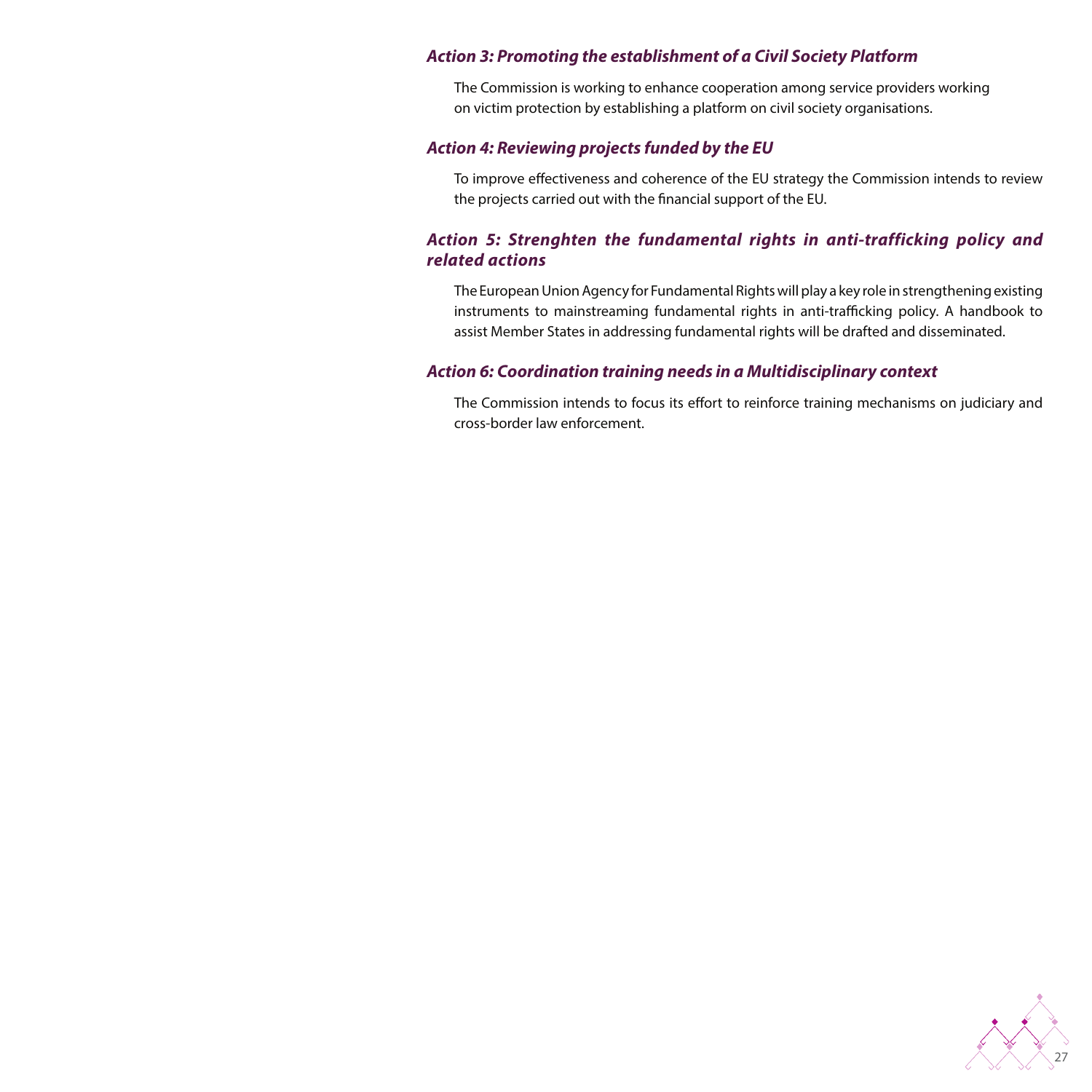# **2.6 Priority E.**

Increased knowledge of and effective response to emerging concerns related to all forms of trafficking in human beings The new strategy highlights the need to ensure better understanding of trafficking in order to ensure effective responses and improve identification of victims.

**Within the priority "Increased knowledge of and effective response to emerging concerns related to all forms of traffickingin human beings ", the EU strategy 2012-2016 against trafficking is focused on four actions as follows:** 

#### **Action 1: Developing an EU – wide system for Data Collection**

The Commission intends to develop an EU-wide system for the collection and publication of data broken down to age and gender in order to ensure knowledge and understanding the lows and trends of trafficking. National Rapporteurs will support gathering of data.

#### **Action 2: Developing knowledge relating to the gender dimension of trafficking and vulnerable groups**

The Commission intends to develop knowledge on the gender dimensions of human trafficking, including the gender specifities of the way men and women are recruited and exploited.

#### **Action 3: Understanding Online recruitment**

Taking into account that the internet offers numerous possibilities to recruit victims, the Commission intends to increase knowledge of recruitment over the internet and via social networks.

#### **Action 4: Targeting Trafficking forlabour exploration**

The Commission works to increase the number of cases of trafficking for labour exploitation that are investigated and prosecuted. To this aim a study of case law in all Member States will be promoted and cooperation with labour, social and safety inspectors will be strengthened.

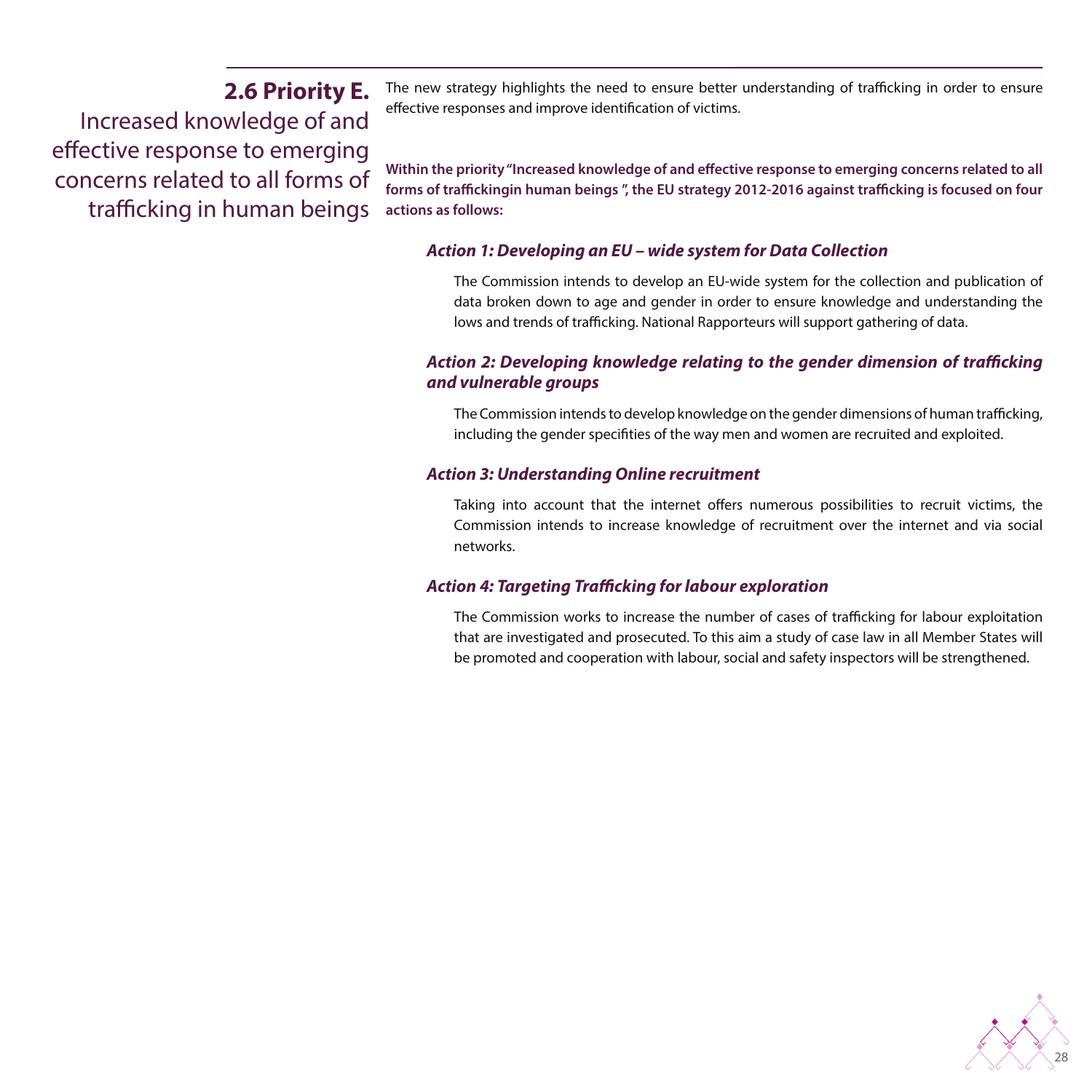# **PART III IMPLEMENTING AND MONITORING BODIES**

# **3.1 European Commission**

Within the European Commission Trafficking in human being is addressed by:

- **• Directorate General Home Affairs** supporting Member States in the fight against transnational crime;
- **• Directorate Justice** supporting Member States in promoting equality between women and men;
- **• Directorate Employment and Social Affairs** supporting Member States in combating poverty and social exclusion.

In order to improve coordination and coherence between EU institutions, EU agencies, Member States and international actors and to contribute to a coordinated and consolidated Union strategy against trafficking in human beings, the European Commission appointed an **anti-trafficking coordinator**.

Visit the website: http://ec.europa.eu

# **European Union Agency for fundamental rights 3.2**

The European Union Agency for fundamental rights has the specific task of providing the EU institutions and Member States with independent, evidence-based advice on fundamental rights. The Agency aims at ensuring full respect for fundamental rights across the EU. To do this, it performs the following main tasks:

- collecting and analysing information and data;
- providing assistance and expertise;
- • communicating and raising rights awareness.

Visit the website: http://fra.europa.eu

### **European Institute on Gender Equality**

The European Institute for Gender Equality is a European agency which supports the EU and its Member States in their efforts to promote gender equality, to fight discrimination based on sex and to raise awareness about gender equality issues. Its tasks are to collect and analyse comparable data on gender issues, to develop methodological tools, in particular for the integration of the gender dimension in all policy areas, to facilitate the exchange of best practices and dialogue among stakeholders, and to raise awareness among EU citizens.

Visit the website: http://www.eige.europa.eu

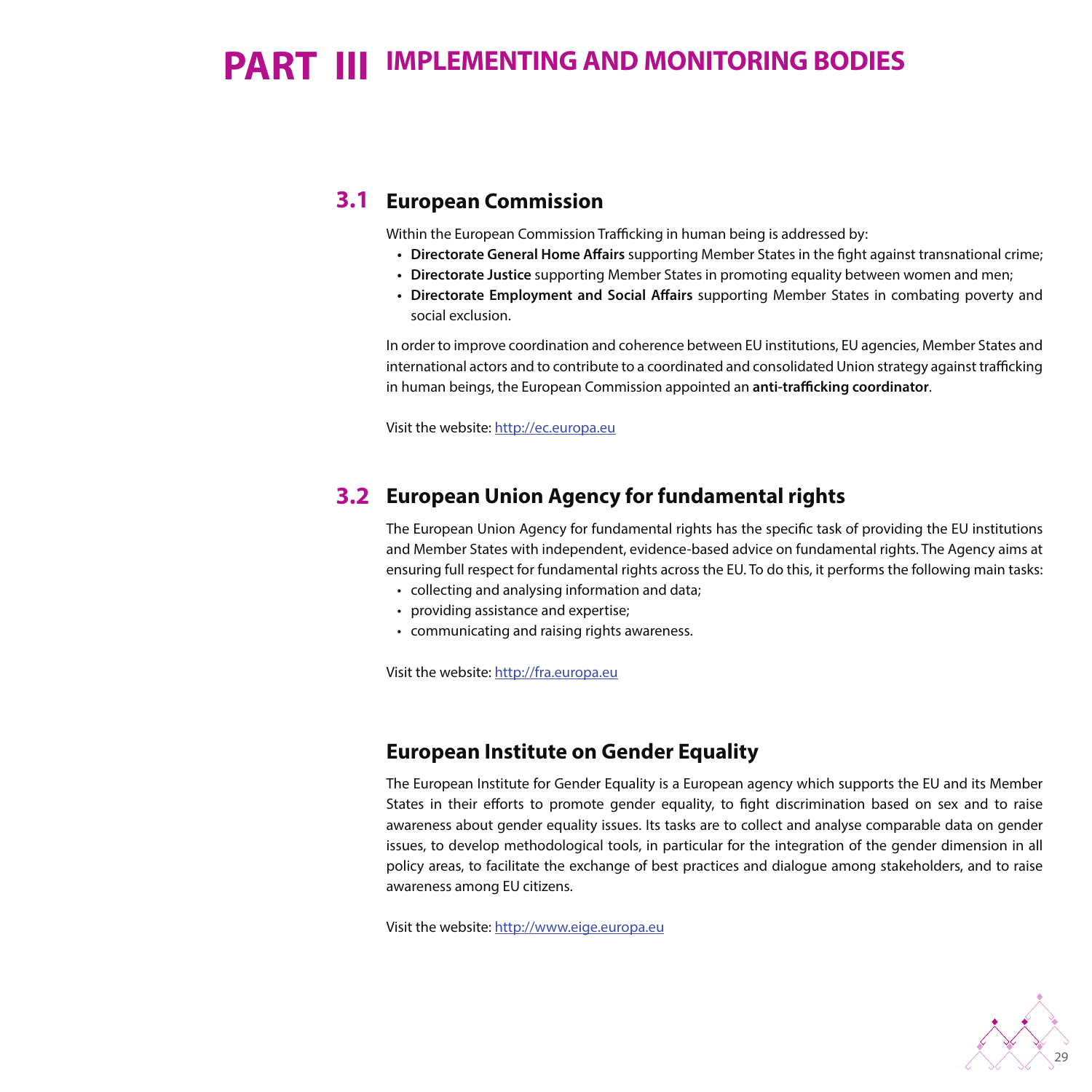# **Europol**

Europol is the European Law Enforcement Organisation which aims at improving the effectiveness and cooperation of the competent authorities in the Member States in combating criminal organisations operating in two or more Member States. It has been active as anti-drugs unit since 1994 and it has progressively broadened its competences to other criminal activities such as trafficking in human beings. Europol facilitates the exchange of information, provides support to investigation activities and carries out analysis on the main criminal phenomena.

Visit the website: http://www.europol.europa.eu

# **Eurojust**

Eurojust is a European Union body created in 2002 to enhance the effectiveness of the competent authorities within Member States in dealing with the investigation and prosecution of serious cross-border and organised crime.

Eurojust is a permanent network of judiciary authorities aimed at an effective cooperation in the field of justice and in particular at preventing and combating organised crime.

Visit the website: http://www.eurojust.europa.eu